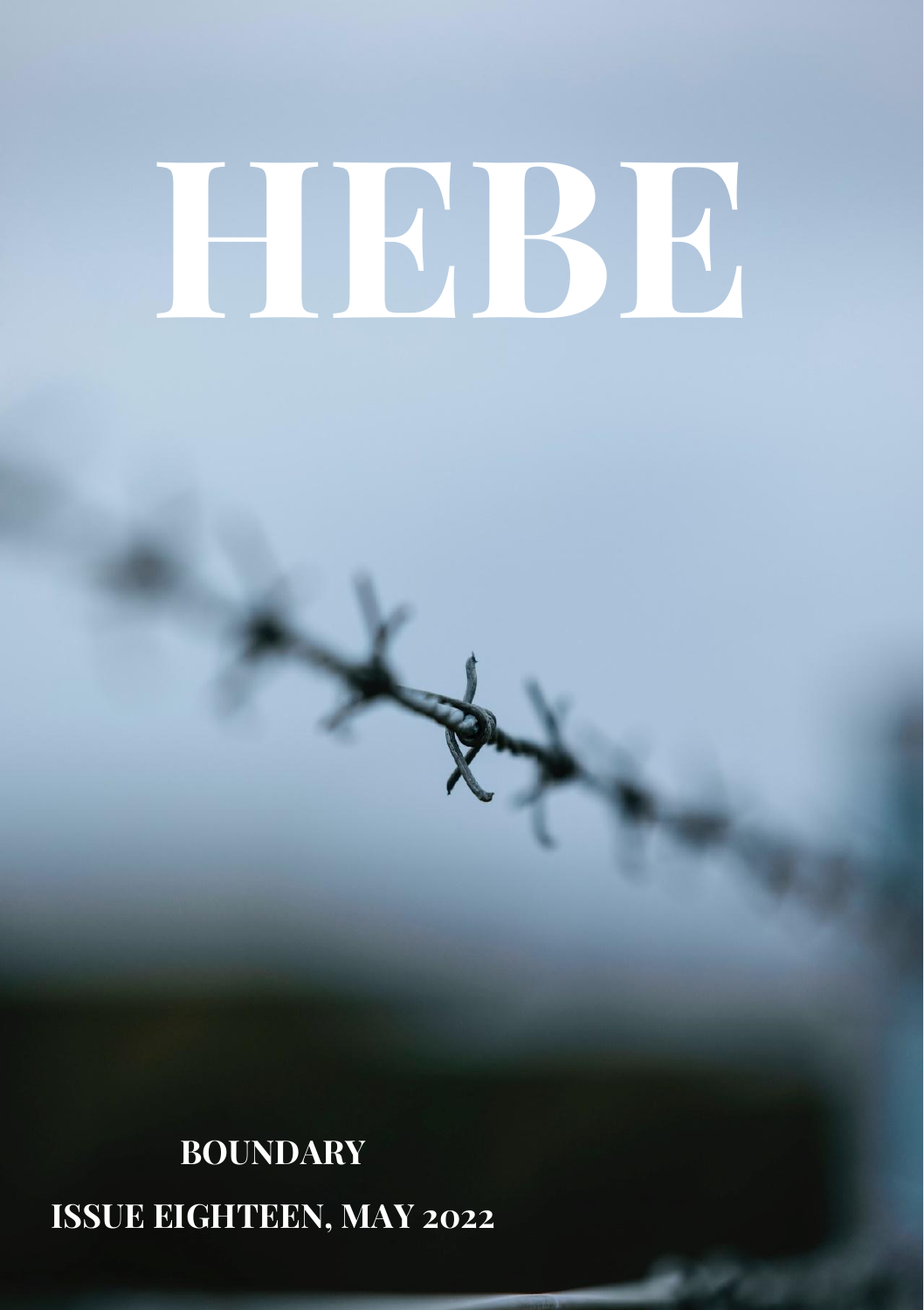### **Editor's Note**

Welcome to HEBE. We are an online magazine that publishes the work of poets, photographers and illustrators aged 18 and under, and the theme of our eighteenth issue is 'boundary'.

Boundaries can be places where new expression and creativity come. There's something inspiring about writing about liminal space - not x or y, but the place in between… the borders between countries, cities and states… the way we let people in and keep others out.

T.S Eliot's *The Love Song of J. Alfred Prufrock* comes to mind when thinking about boundaries. It's a poem that exists in the "gutters… shutters [and] window panes" of its city. In this way, the speaker can provide a detached and analytic stance on the world in which he operates as an outsider. So, boundaries can also act as literary vantage points that let you see from outwards in, allowing you to see a situation for what it is as a somewhat detached observer.

The poems in issue 18 do all these things and more in their deft interpretation of the theme 'boundary'. From *masquerade ball* to *Boys*, the poems really dive into what it means to be a human, when you are sometimes part of a community, sometimes an outsider, and sometimes somewhere in between. The poems talk of the very human need to be wanted and included, yet not without maintaining your sense of self, and not without compromising on your values.

After this issue, HEBE will be taking a hiatus. In a sense, this is a boundary in itself between two chapters for the magazine. Keep up to date with us on Twitter @HebePoetry and on our website at [www.hebepoetry.co.uk.](http://www.hebepoetry.co.uk/)

Amelie Maurice-Jones

HEBE editor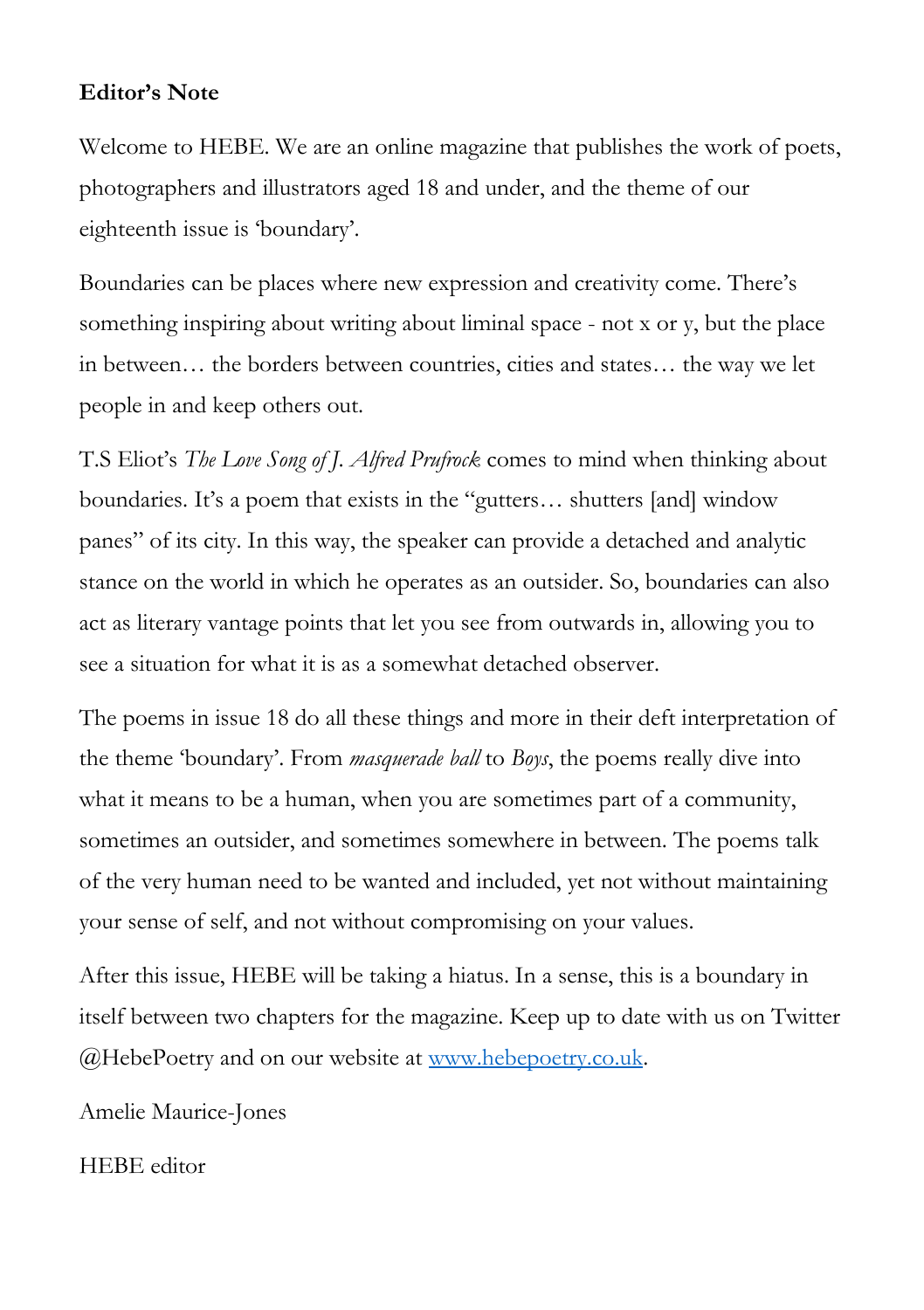# **Poets and their poetry**

| Elena J Walker             |      |
|----------------------------|------|
| History Is All You Left Me | P.3  |
| The Space Between Us       | P.5  |
| Charlie Bowden             |      |
| <b>Barrier</b>             | P.8  |
| Mae Turner-Jones           |      |
| Clouded                    | P.10 |
| Ellie Moore                |      |
| Endless Sky                | P.11 |
| Shauna McNamara            |      |
| Nesting Dolls              | P.12 |
| Trisha Pai                 |      |
| <b>Balance</b>             | P.17 |
| Casey Law                  |      |
| Mirror eyes                | P.19 |
| Robin Danvers              |      |
| Boys                       | P.22 |
| Trystan Willis             |      |
| The Droplet of Tibet       | P.25 |
| Ali Ximines                |      |
| masquerade ball            | P.28 |
|                            |      |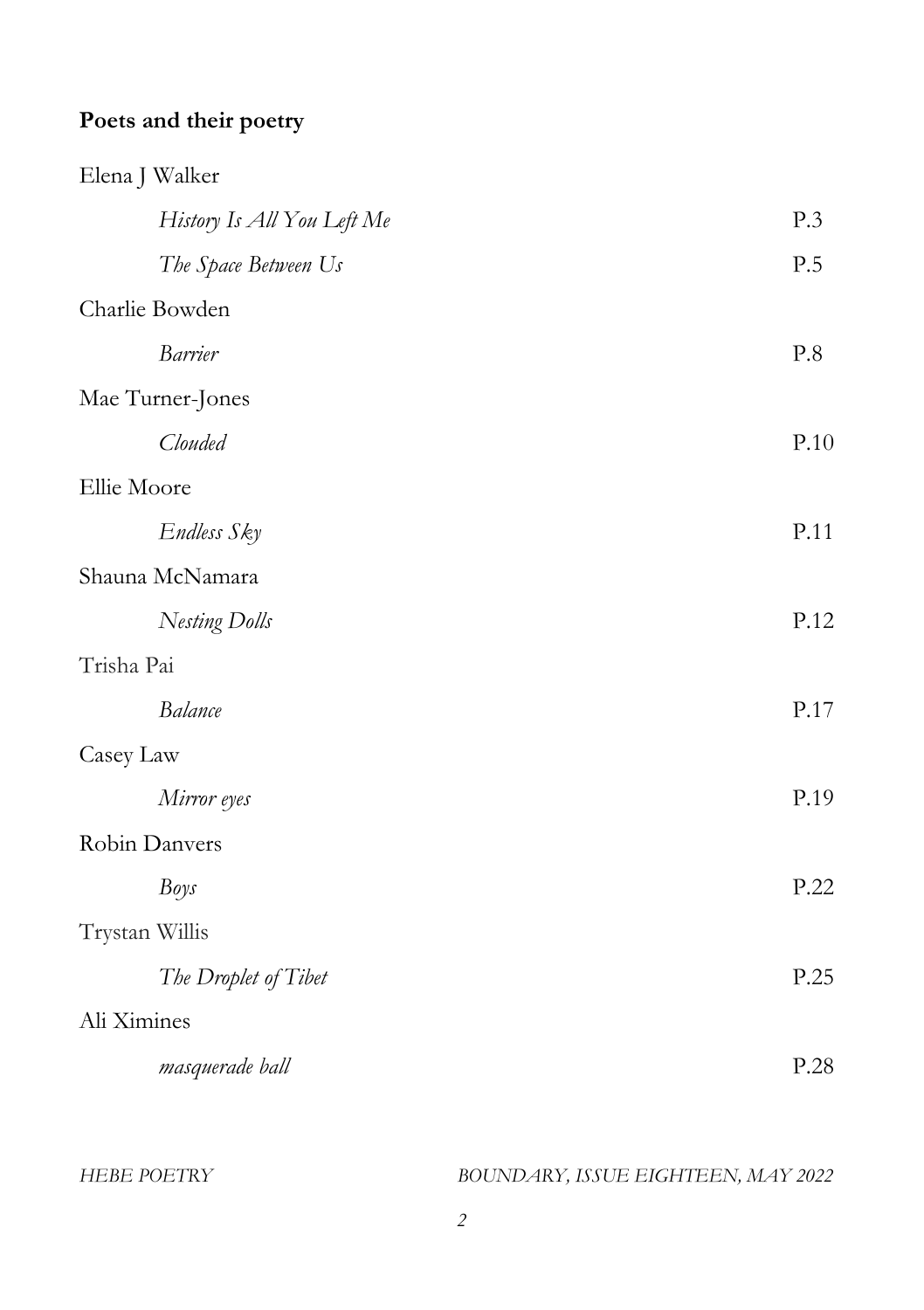# **History Is All You Left Me**

*Inspired by Adam Silvera*

A block of ice in summer heat: you melted before me, like liquid across a glass pane.

Ice can stick to you

and cra <sup>1</sup> ck under pressure.

Watching this,

watching you

broke me.

With season's turn,

the heat is not so harsh,

the sun not so bright.

I am left with droplets;

I seek to restore you.

Once a water catcher might have caught your run-off, then collected you.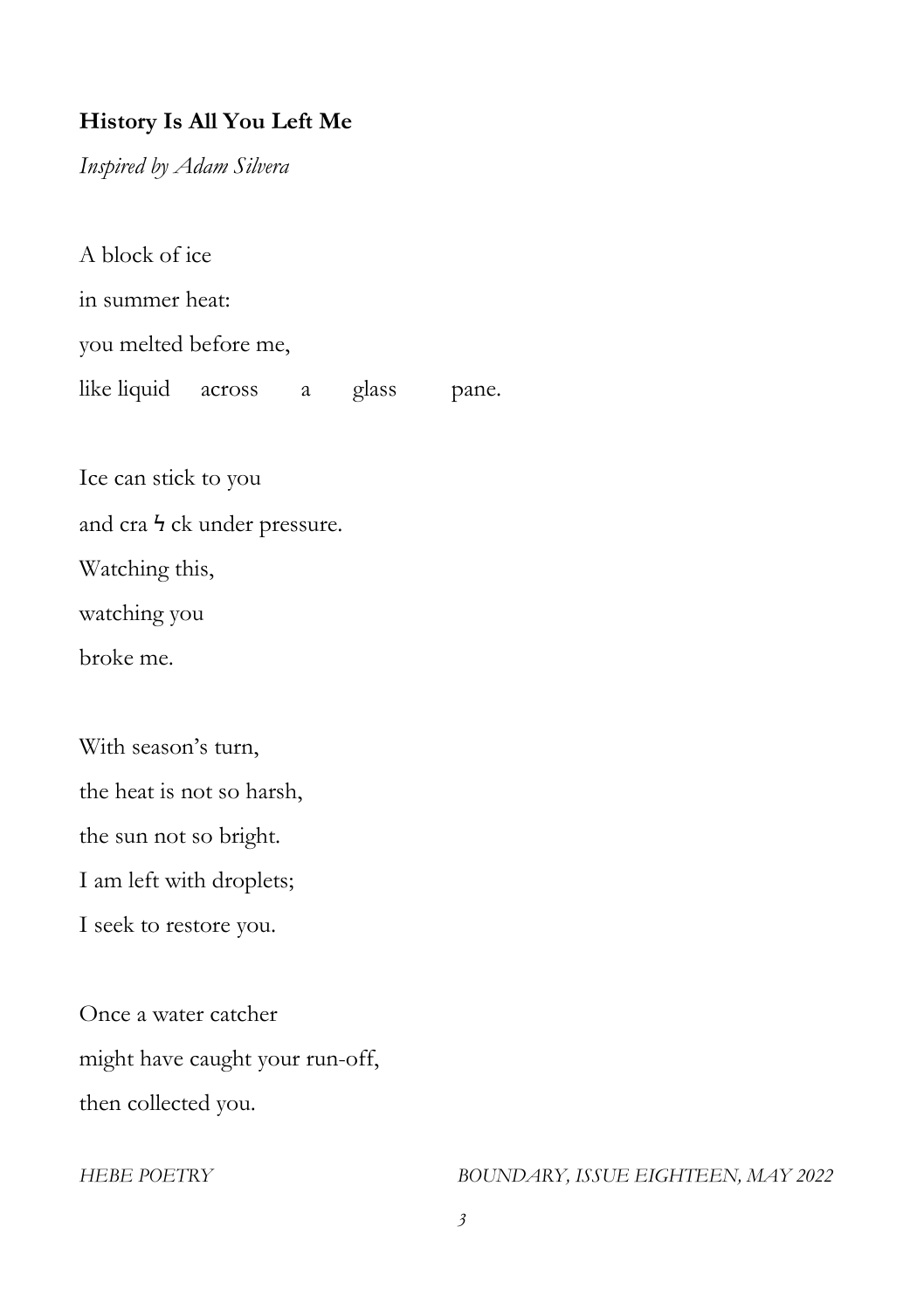But even the same water will never form the same ice.

Now everything is rearranged out of place Everything is changed and cannot be replaced.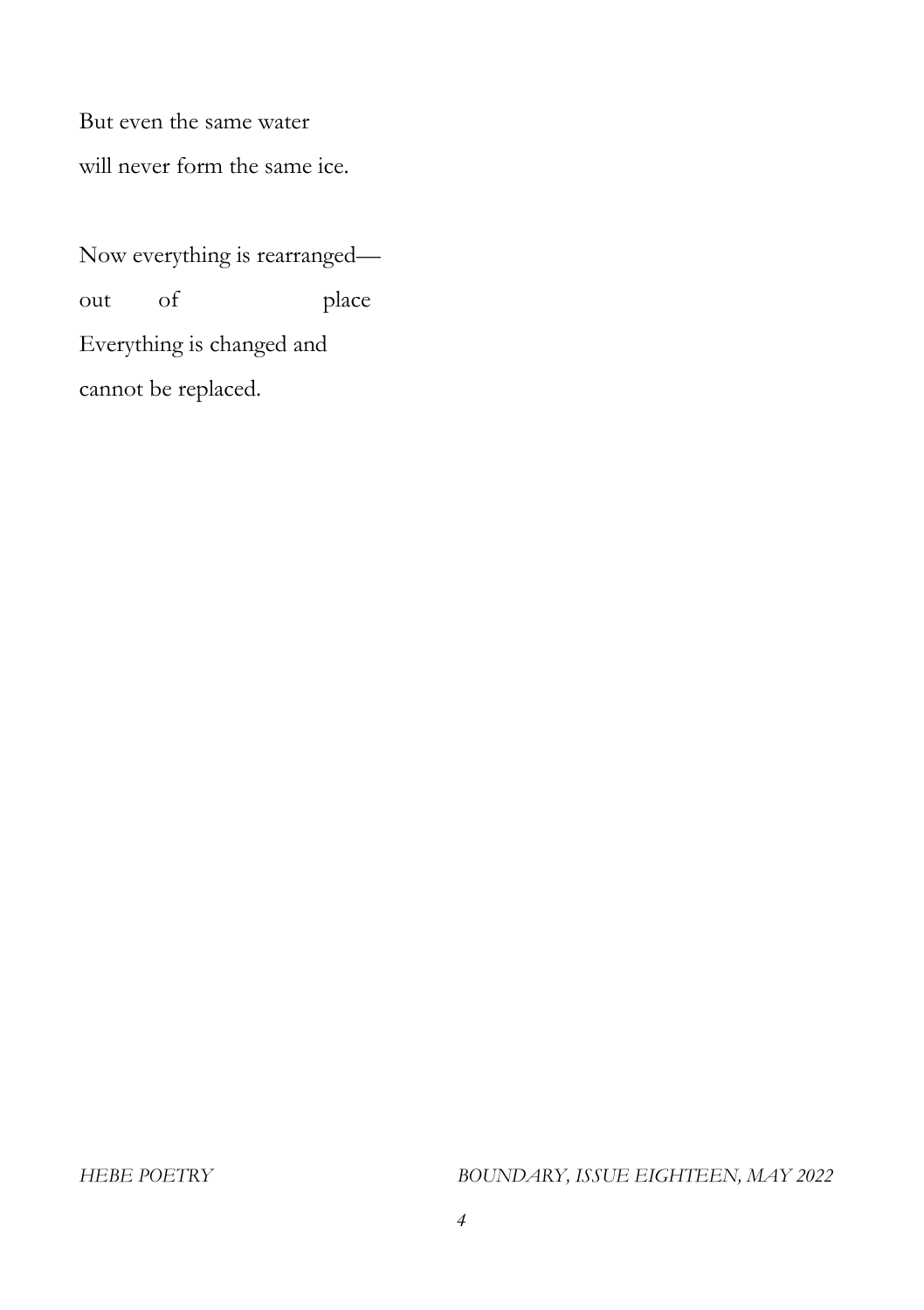### **The Space Between Us**

The expansion of the universe means that with time there is an increase in the distance between any two points. I just didn't expect it to affect us. The impact so miniscule no-one noticed but me. It was all I noticed for months. In the absence of you the anguish I felt filled your space.

The absence of you made my heart grow sour: two months later, pain turned to anger. I resented you. And I hope you did it naïvely, unknowing you could put me through so much. Or is that me being naïve about us? I just didn't expect to be hurt by you. But this space between us has done that for you. So, time after time

I think of your words "it has nothing to do with you" and can't help but wonder if it does: if this cold space is purposeful. Worries consume my time; I think back to when it was good between the two of us. As I catastrophise our ending and glorify us, the darkness engulfs me.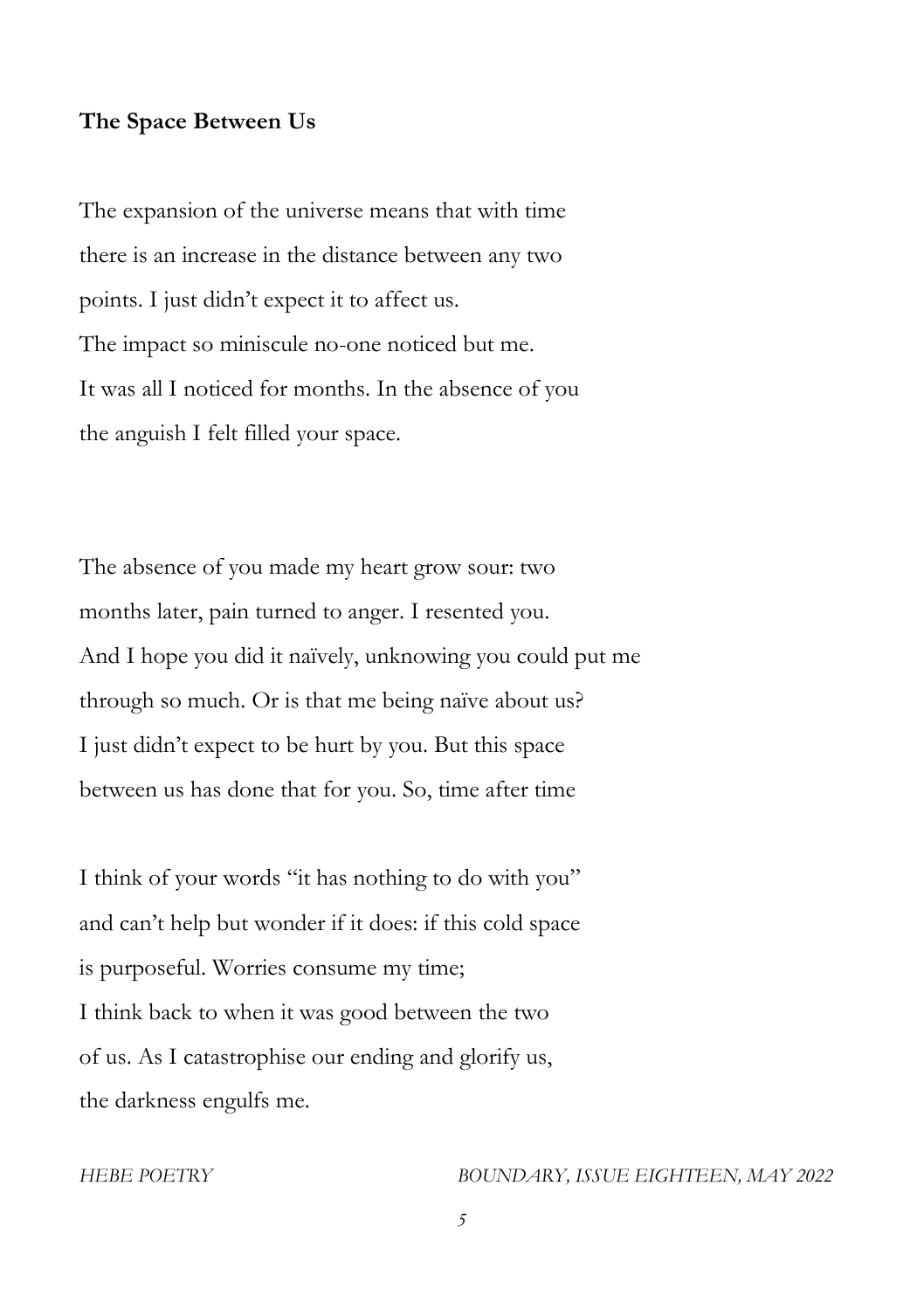I find myself alone in intergalactic dark space, wondering if outside forces caused us this void, or if it was you. What you chose to do. Waiting it out, it only gets harder as time deepens the wound you've cut and leaves me questioning the foreverness of this. Will there be another two

months of this? If this is gravity pulling us: I the Earth; you the moon, inching away from me. I wonder will this force resolve between us two or to avoid your past did you force this space? We may have history but I am not your past. Time chases us. I will not but it will chase you.

And when you sometimes orbit back to me I am overjoyed, only to realise this time it is temporary. Every time, it is temporary. This space only grows, and in it grows contempt towards you. In time I will be content with how we went from "us" to "two" but for now I hold in my mind the memories of us.

The space between us two is desolate but if you spend enough time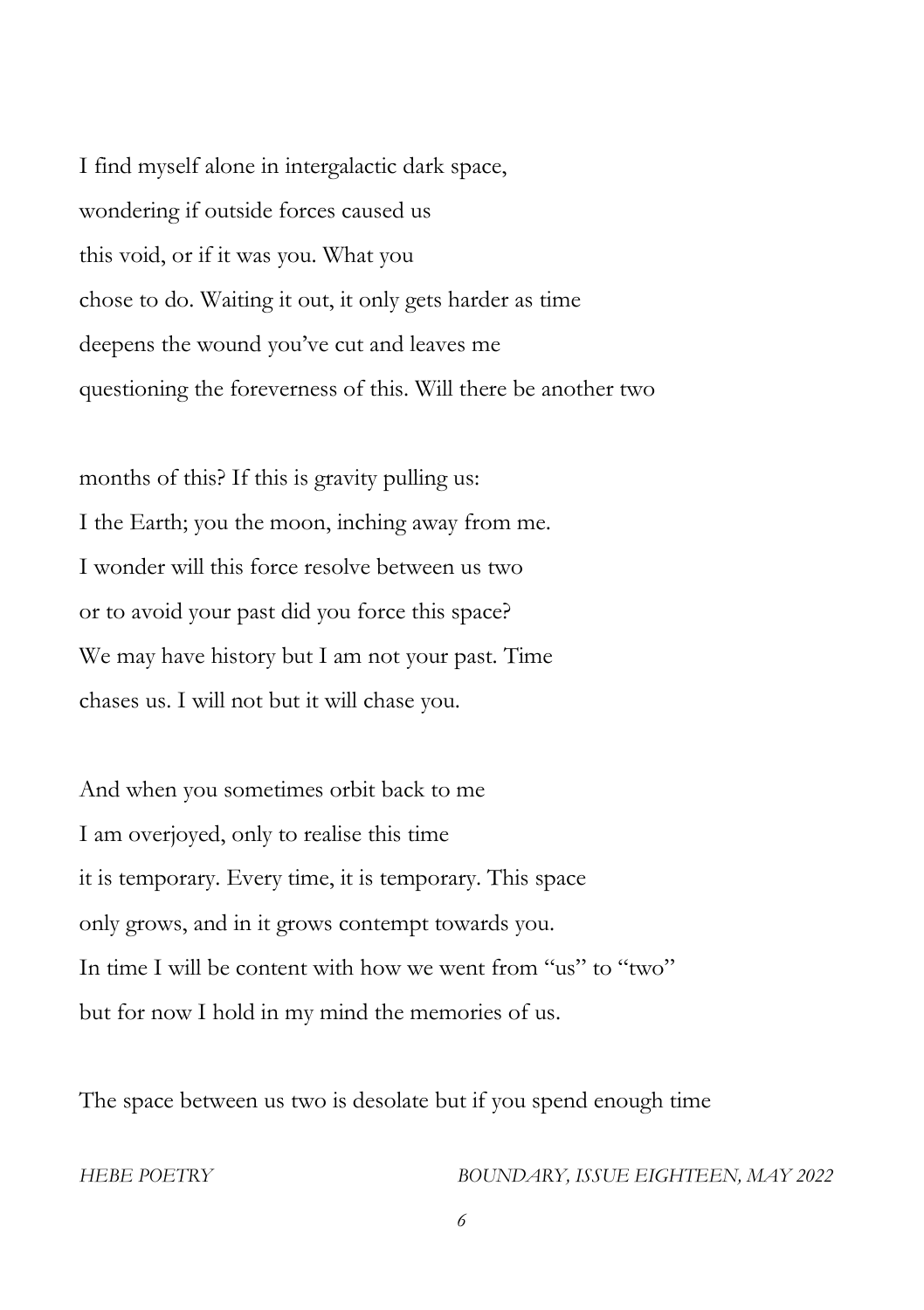you notice me in the Hubble Deep Field of Unexpected Hurt, waiting for you. And as space is constantly expanding: so is the universe between us.

# **Elena J Walker, 18**

Previously my poetry has been commended in the Ted Hughes Young Poets Award in 2014 (aged 10) and 2016 (aged 12), for which it also received a special mention. Since then, I have been published by HEBE The Poetry Magazine of Youth in the 13th Issue in 2020 (aged 16). This past year I was awarded Poet Laureate at my school for my poem, 'Those Glowing Years', which I wrote about the forest fires on the west coast of America, where I grew up. I enjoy writing poetry and have had the opportunity of attending creative writing retreats with my school at Tŷ Newydd National Writing Centre in recent years (2019, 2020, 2022).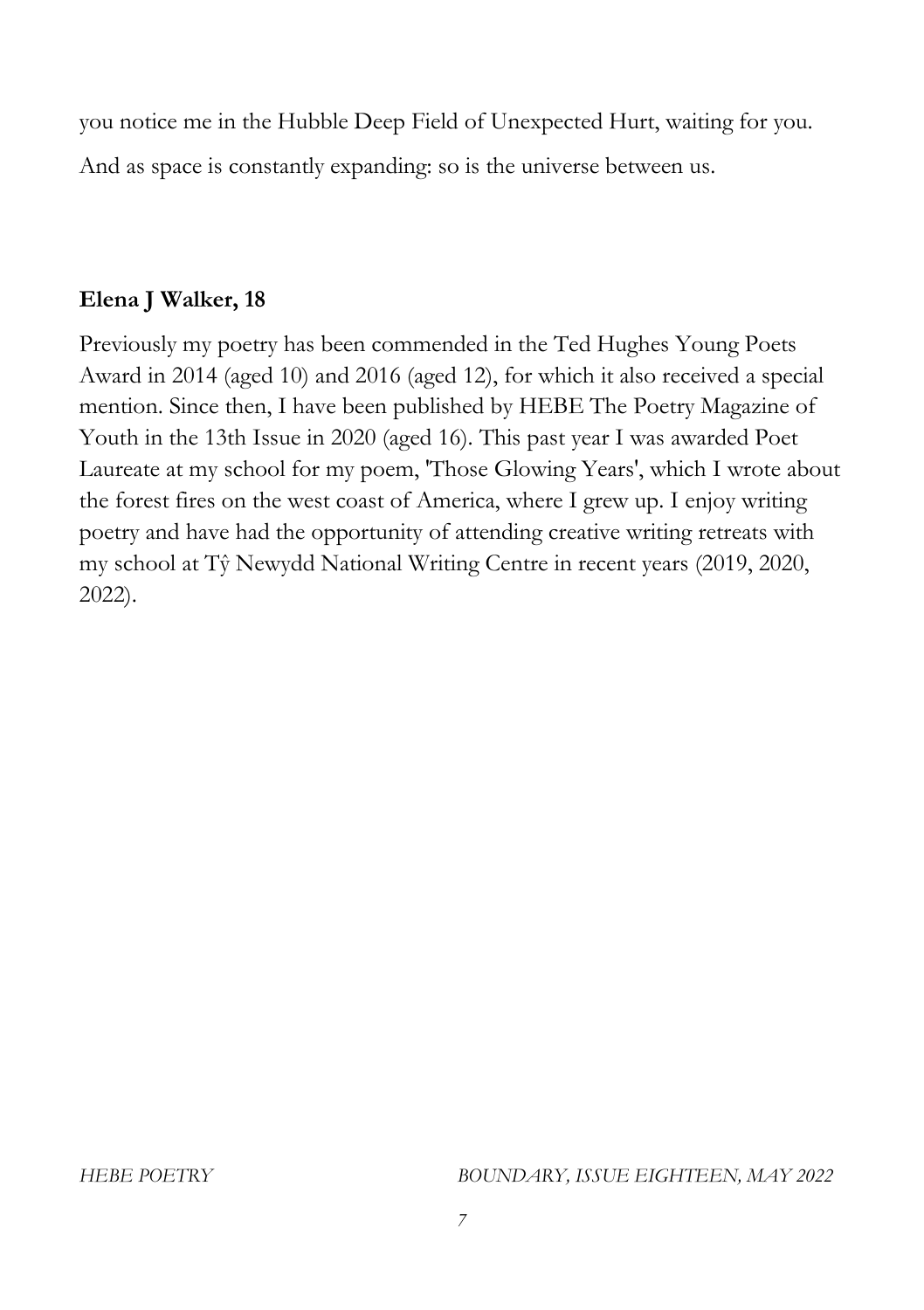### **Barrier**

No, here's the question:

do you think we can claw our dignity back?

They're badmouthing us to the rest of the pack,

drawing lines in the sand to make their own endless avenues grow back;

a fruitless endeavour, they're jealous of the long-lost splendour of the ocean.

Our ocean, it once stood tall, enveloped all, blanketing us without reason

except for one: to live. But now it's abandoned by Doctor Eden, its contents shifted and sieved

and strained in search of shining gemstones of the ever blackening rain.

They never find them though, it's just more of the same, summer lightning greased with grain,

a blighted weathervane somehow lodged inside a clam, shielding it from the sight of its predators,

a rusted grey dam blocking out any carnage it can. I mean, there's not much left to destroy anyway

and the plastic bowl at the bottom of the sea will soon leak, that's what they say, the colonisers who corrupted the calm, who made it this way.

Coral, sweet coral. Once so pink it used to sheen and shift and pulsate with vitality

'til they came and stuck their scalpels in and sucked out the sacred grenadine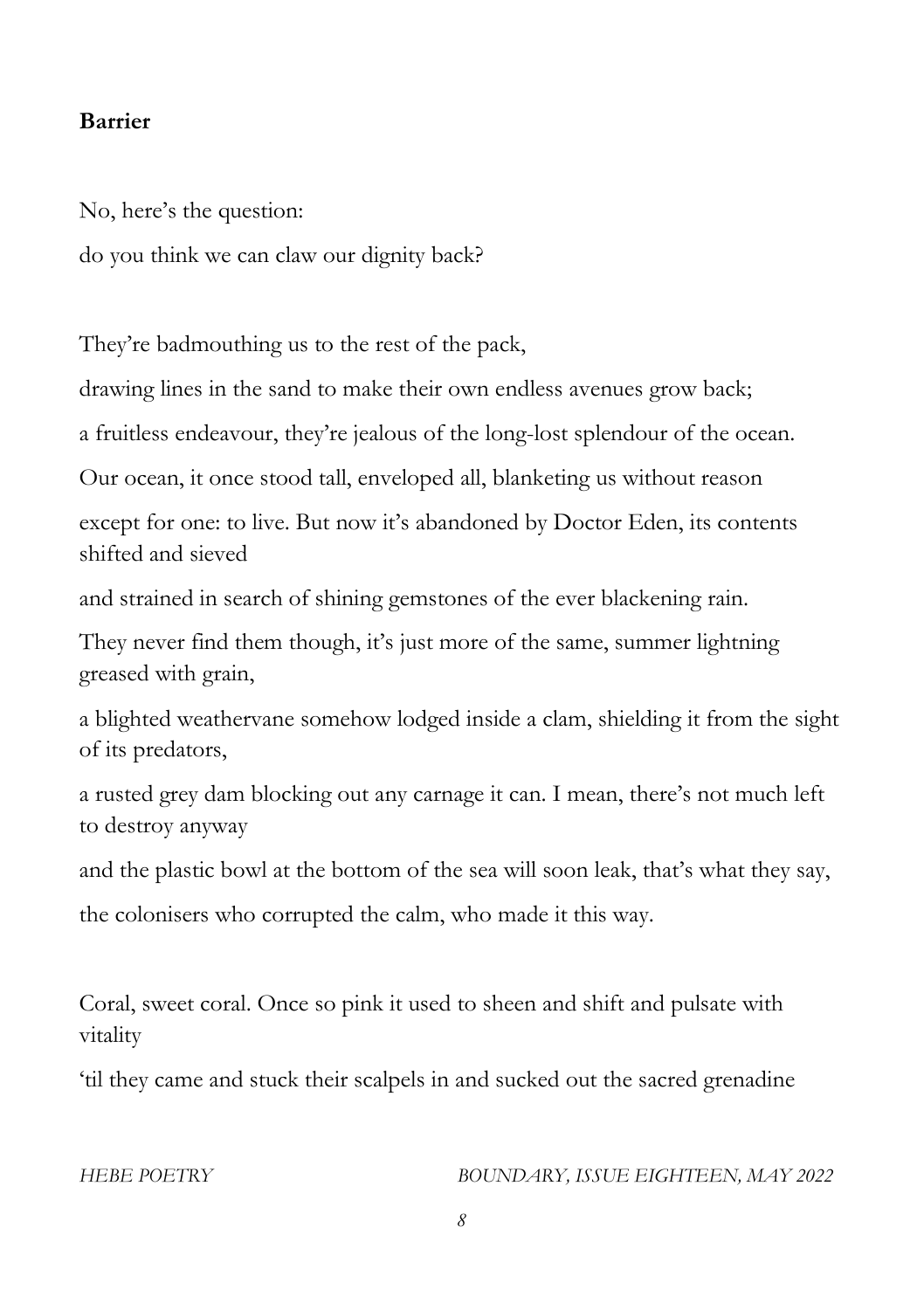that allowed it to strive; oh, these hills do have eyes and they watched their brothers get crucified

for gurgling gas stoves and a bit of sunshine – all these regattas ruined by Reaganomics but it's fine.

It's fine.

The Great Barrier Reef,

the silent scream of an angel as it watches the slow subsidence of the colourless Coral Sea.

# **Charlie Bowden, 18**

I am a student from Hampshire, England, who discovered a love for writing poetry in lockdown after spending years studying it at school. My work has been included in collections by Young Writers, Amnesty International and the Stratford Literary Festival and I recently won the 2021 Forward/emagazine Creative Critics Competition. You can follow me on Twitter and Instagram @charliebpoetry.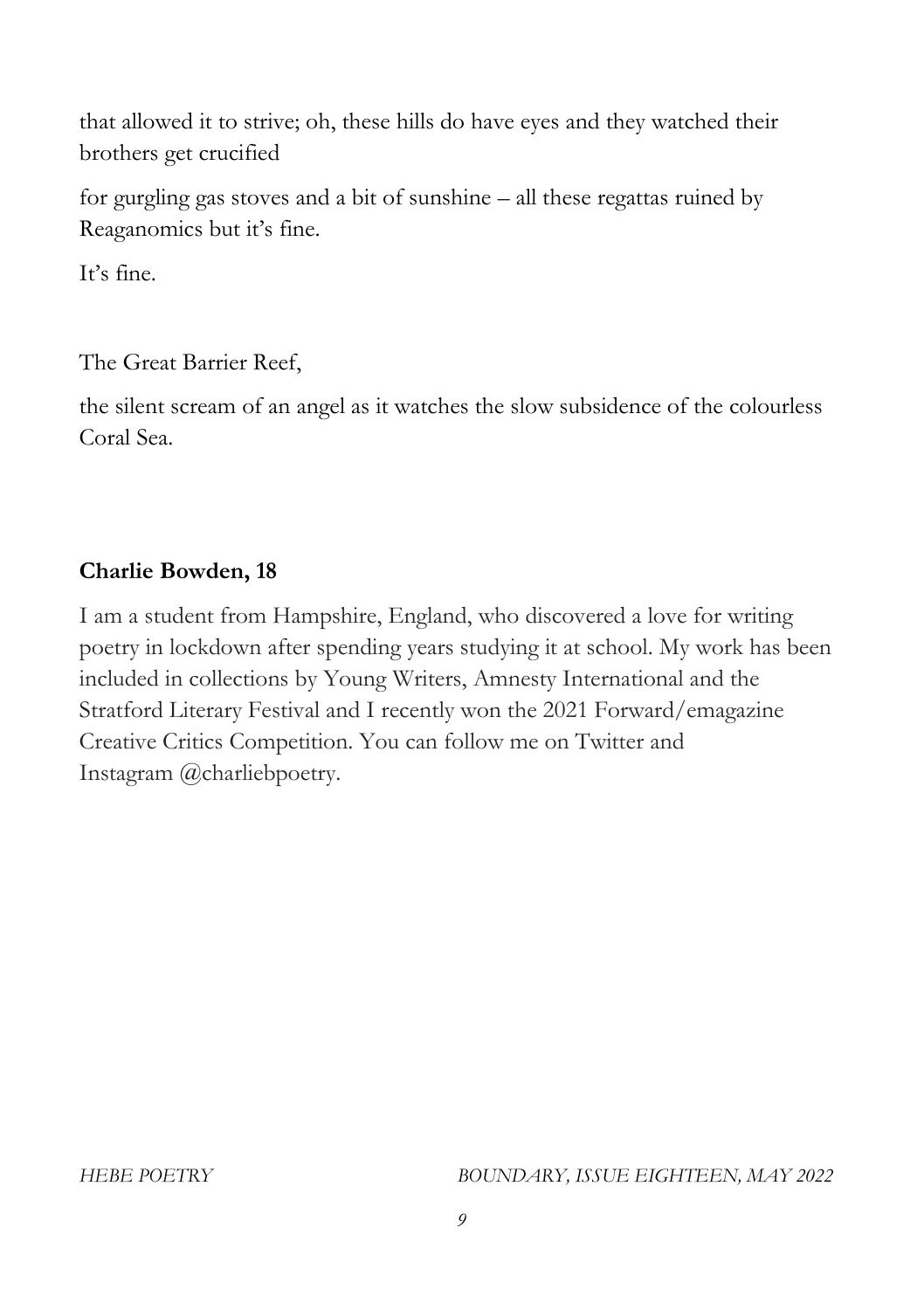### **Clouded**

The wonderful sky is extremely high in all shapes and forms Clouds shaped like horns Out in the night Flying until dawn. The sky like a fresh new lawn Oh sky, oh sky take me out of this dull world Lead me to a place called the milky way through the sky we soar not a worry for all.

Mae Turner-Jones, 7

I only just realised I could write poems and I'm extremely happy about the poems I have done so far. I find it a fun activity to do. I like reading and my favourite book is the Boy at the Back of the Class by *Onjali Q. Raúf*.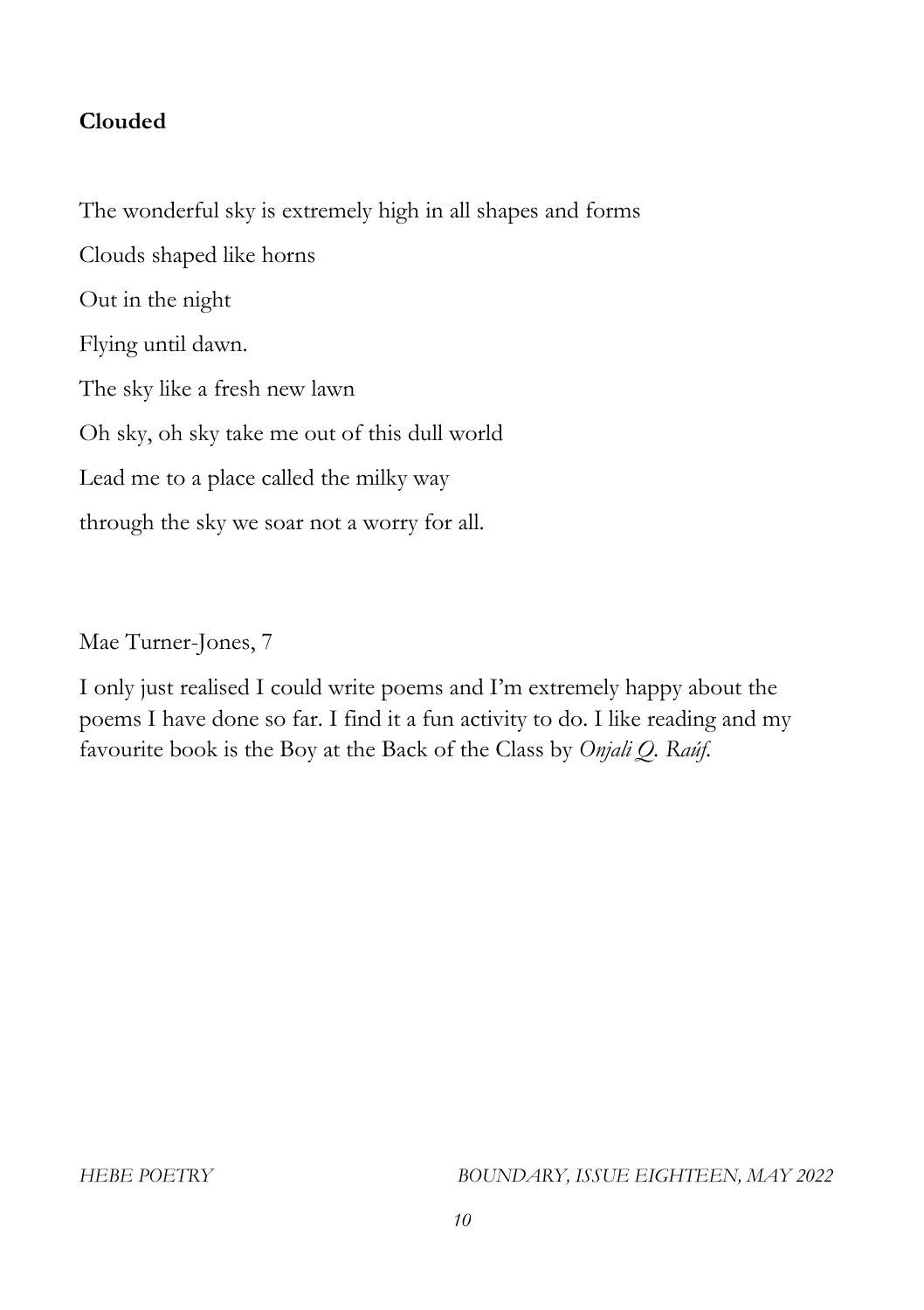### **Endless Sky**

The beautiful galaxy…

Hold my hand as we soar through the sky, the moon shivers down our spine. Gazing at our very eyes are the stars in the light night sky.

The stars shimmer as the soft breeze sways through our hair flying through the air.

The beautiful layers of the sky almost make me want to cry.

It feels like tide waves flowing around me as we slowly fly through the milky way.

Earth feels like a tiny ball as we slowly fly through the invisible wall.

Please take me out of this dull world, to a soul-lifting happy place.

Take me to the moon as we fly past the gloom.

Ellie Moore, 7

My favourite animal is a frog. I know. Frogs are chill. My favourite colour is mint. Like a frog. But frogs aren't mint. Boring I know. My favourite plant is a mushroom, the spotty ones just make me feel cosy.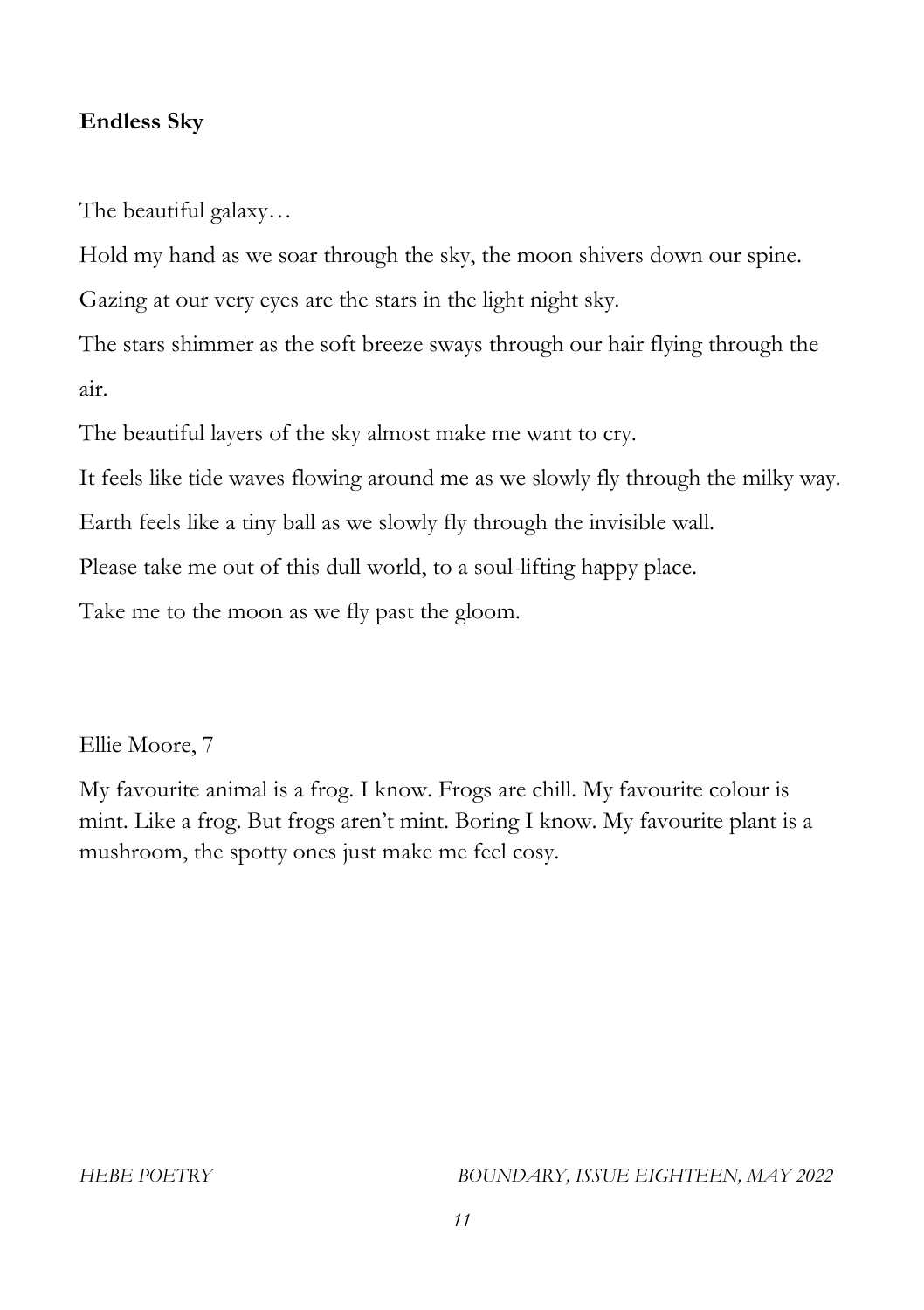### **Nesting Dolls**

The only truth we know is that Paint on human skin is riddled with deception We create our own armour Our canvas is the world

At the dawn of each day With paper mache, clay and practised talent Create your layers with perfect patterns for each new moment This is the real you

A sprig of datura in painted hair That's layered up with natural time To barely shroud the Devil's trumpet Cries that echo of my reputation

A mouse's nose peeks carefully from a sculpted snout And the fangs of snakes caress my lower lip As I speak of mattering happenings And the past that remains untouched

I shroud the labels of my soldier's garments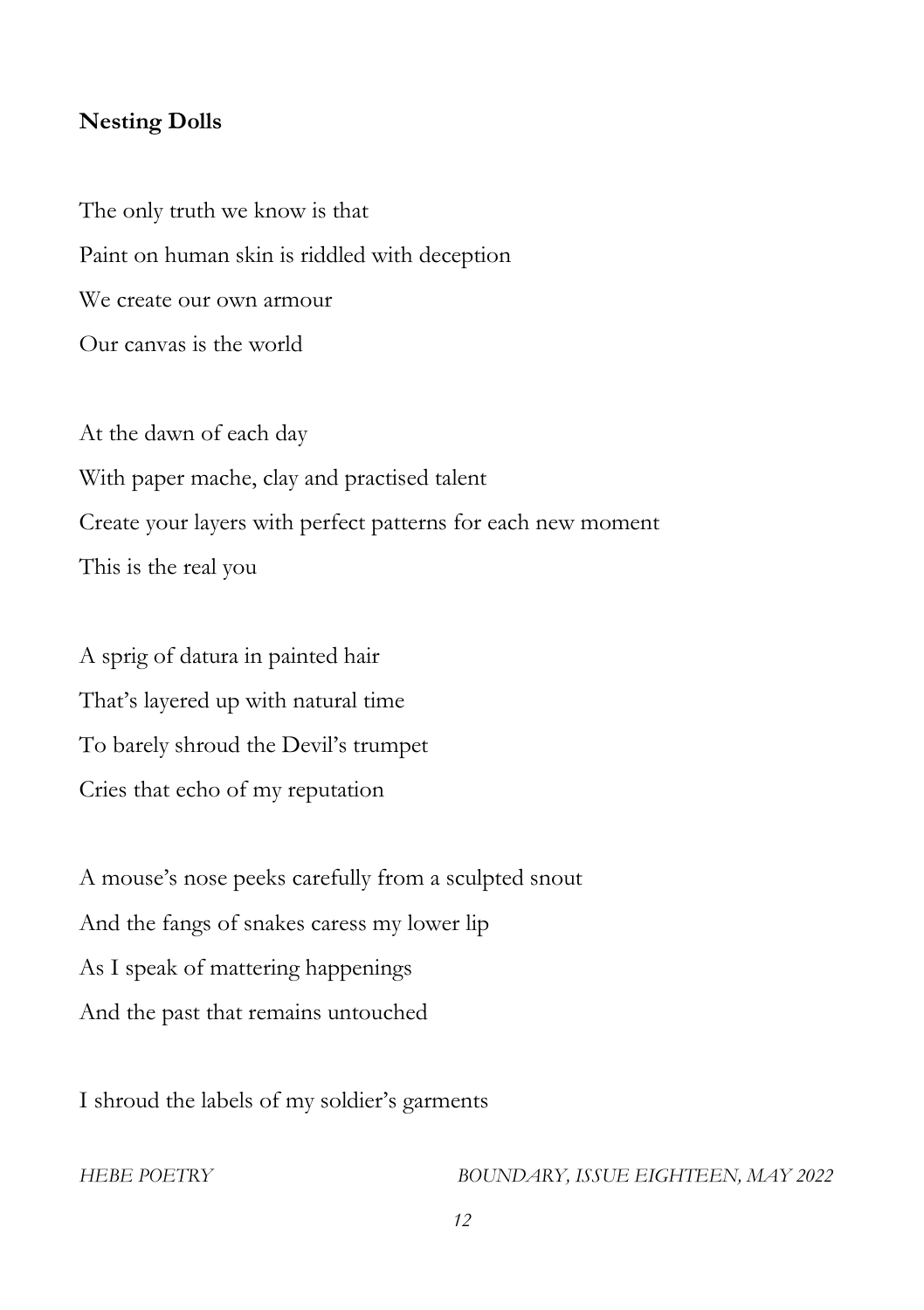With imprints of individuality That sew holes into my carefully laid mask Truth seeps through and throughout

I cover the cracks forming at my chest With delicate designs and equations That never quite add up To equal one another

If your paint is similar You may see beneath Where a mock orange bracelet Declares me something else entirely

I sew red rosebud to a hood To hide my spiked coyote ears And paint my garments the bright yellow Of the sun and golden calcite

Leaving my mouth slightly ajar So my sharp serpent's tongue slips free Wide magnified doll's eyes With which I see all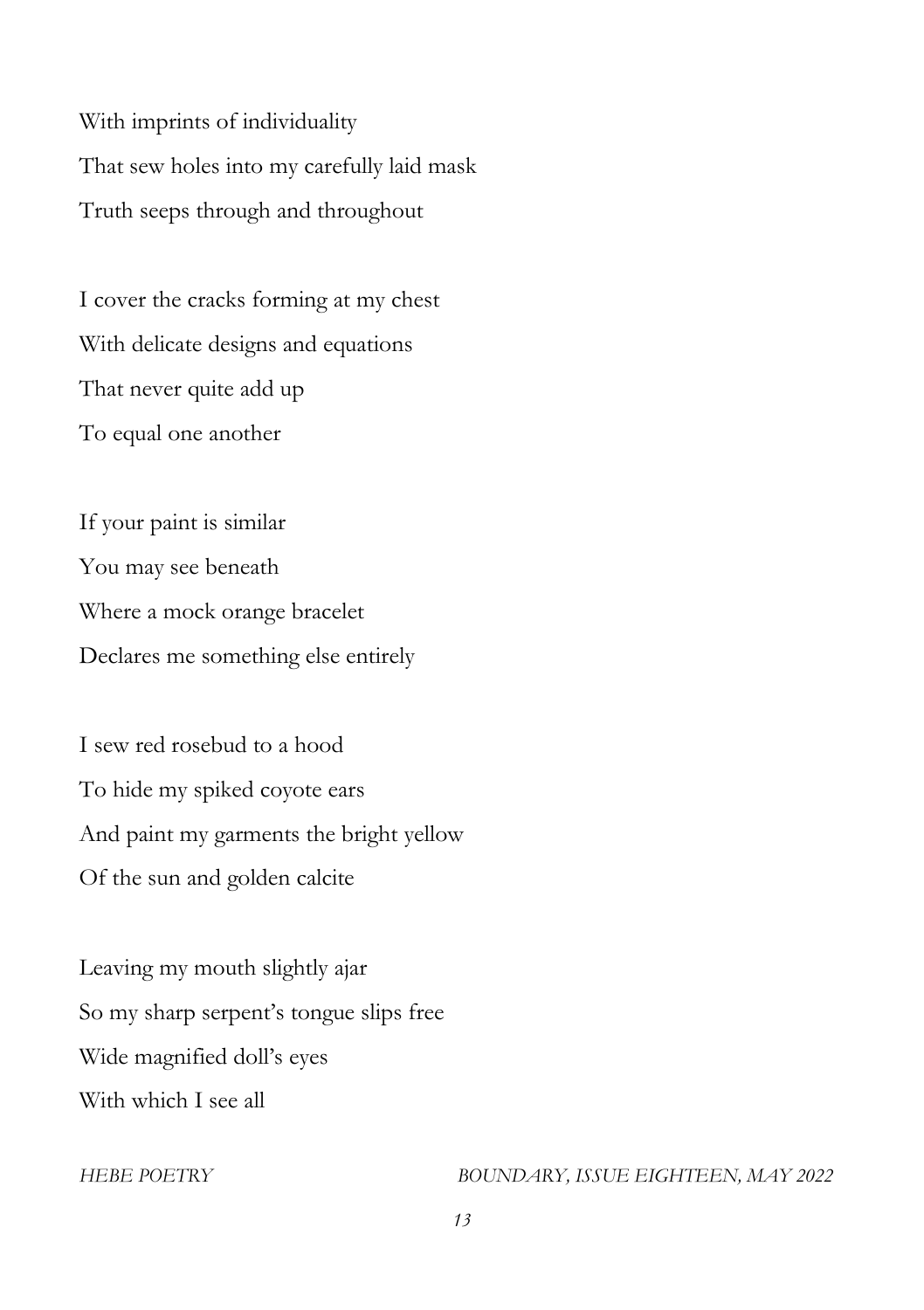I cover the cracks forming at my chest With witty remarks and soft laughter Which crumple Under further examination

In the comforting confines of Home sweet home and closest family Another layer slips away Revealing softer skin and quicker smiles

A delicate blue twisted into a silky dress Inlaid with purple crocus and morning glory The invasive growth of eager emotions That feed on affection and predictable normality

Unspoken languages sewn into the hem With the threads of unforgotten memories To be read by looking upwards At the twitch of a mouth and a crinkled eye

I cover the cracks forming at my chest With soft cloth and warm fabric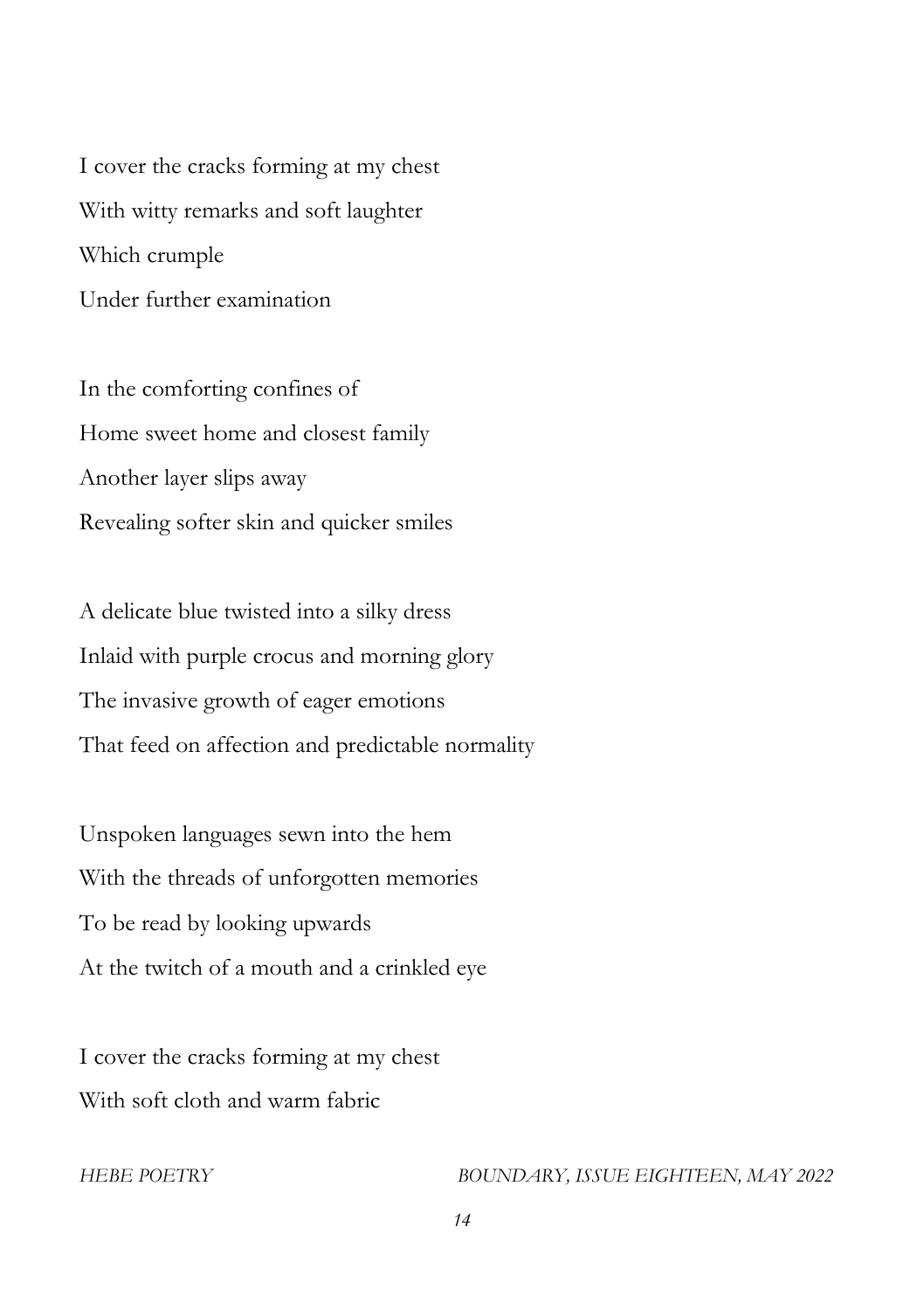That cannot possibly Go unnoticed

Deep inside We shed our skin Emotions Reveal oldest thoughts

Sticky fingerprints and poster paints A tiny dress covered with stains And truthless truths wrapped in a bow Attached to clothes that I have sewn

A daisy chain wrapped around my neck A tiny face that smiles and waves In shadowed rooms and empty halls Two wide green eyes gape like fish mouths

I cover the cracks forming at my chest With the lies I tell myself No part of me left untouched, unpainted A canvas has one purpose: to be covered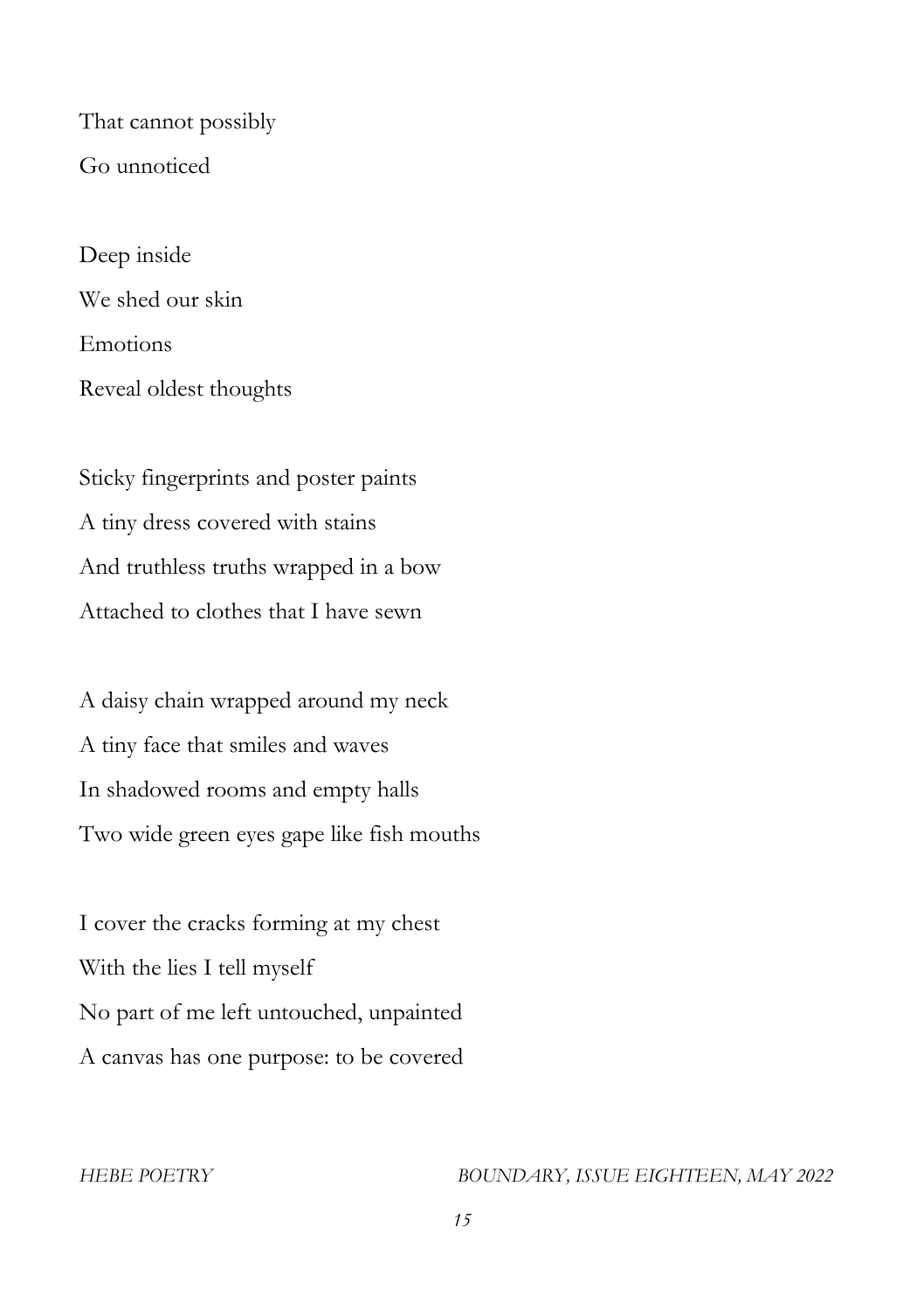Shauna McNamara, 17

I am a self-proclaimed professional daydreamer from Ireland. My notebooks are covered with doodles so I don't have to deal with the blank page, and my desk is covered with character profiles and lines of poetry written on scraps of paper.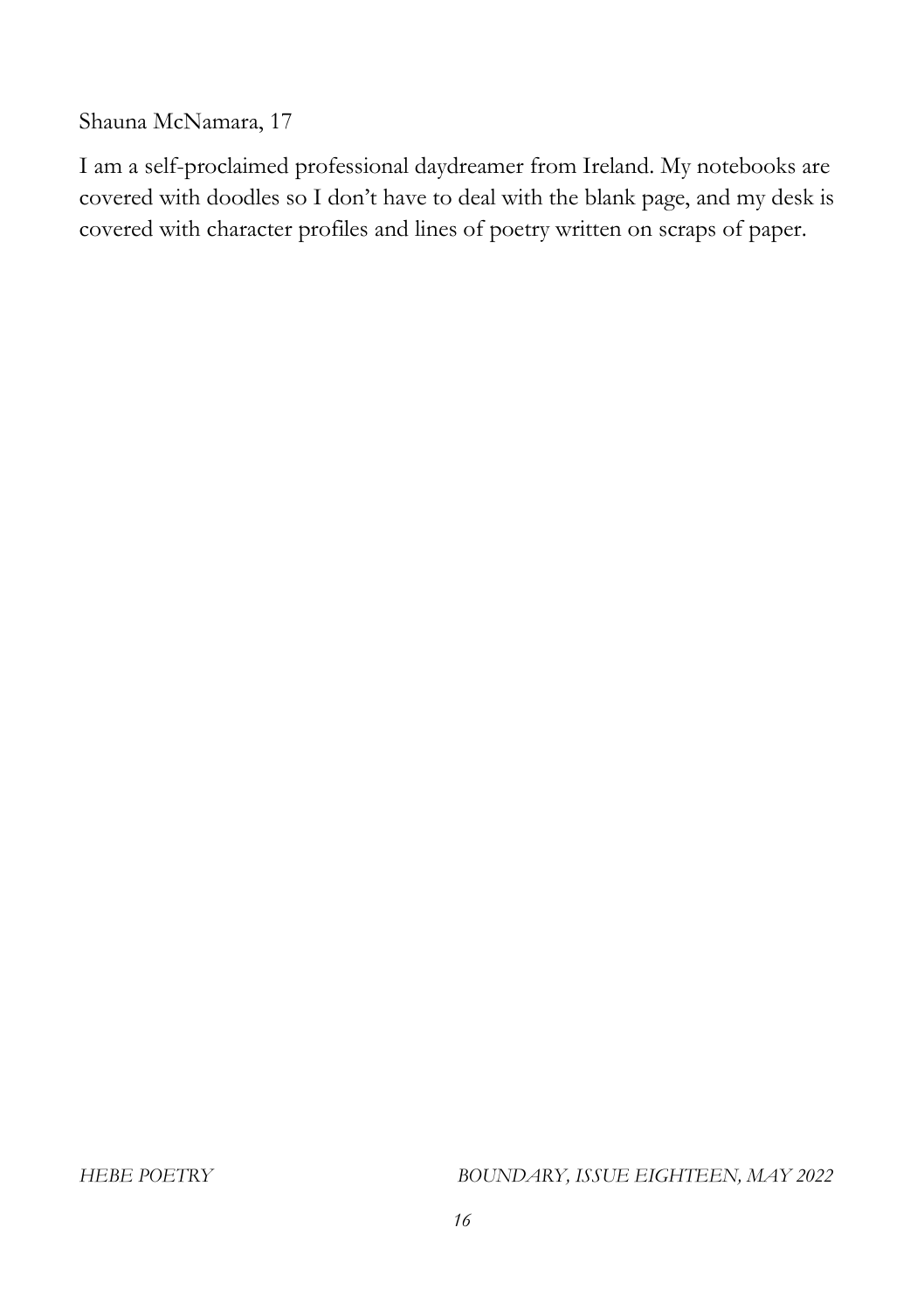### **Balance**

As the ground beneath me shook, my balance I struggled to find, With the strain giving me all the more reason to hide, To delay dealing with the inevitable, I pushed it all aside, After countless attempts failing, of me trying to take it in my stride.

I finally opened all the doors I feared to, hearing rusted hinges creak,

Hesitant to face everything behind that could cause me to break,

Surprised at the awaiting amount of gaiety, lack of ache,

It all now looked assuringly transparent, all that had earlier seemed

so opaque.

It took a while to grasp how not to fall through the rifts, With how unexpectedly peace and pandemonium shifts, Once mastered, you move how on quiet waters a vessel drifts, The trembles stop, with all calm and seemingly swift.

Trisha Pai, 16

I'm passionate about poetry, music and dancing. I love starting my days listening to some of my favourite music, and ending them with writing a poem about the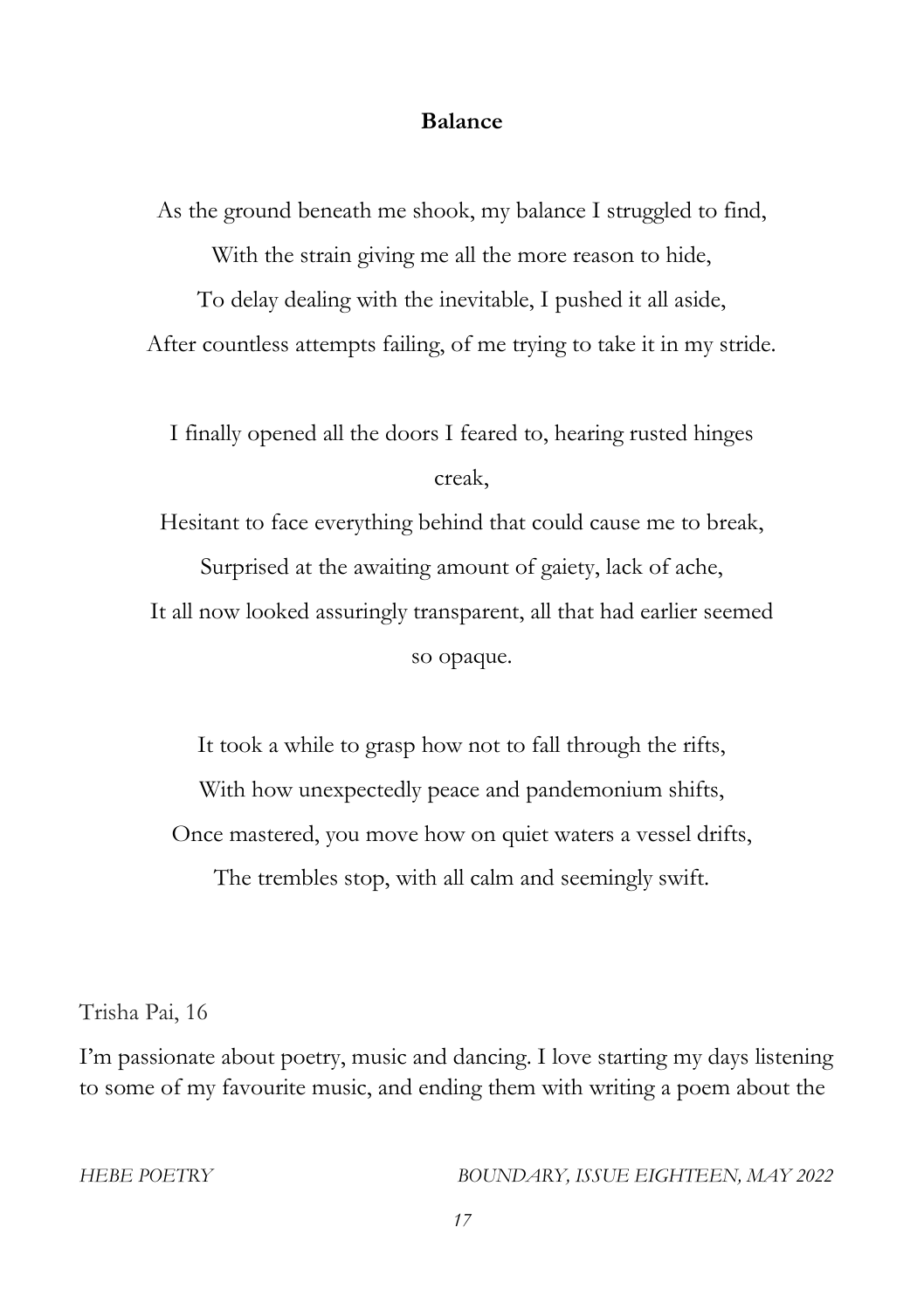emotions I felt throughout. I also enjoy writing for a few mental health pages I have started, and like doing my bit in giving back to the community by helping animals and interning at my local veterinarian's clinic. Poetry is and has been a from of expression for me, and a way to put out my feelings when I can't do so in words. With the way rhyme and rhythm help slow me down, poetry is my main emotional outlet.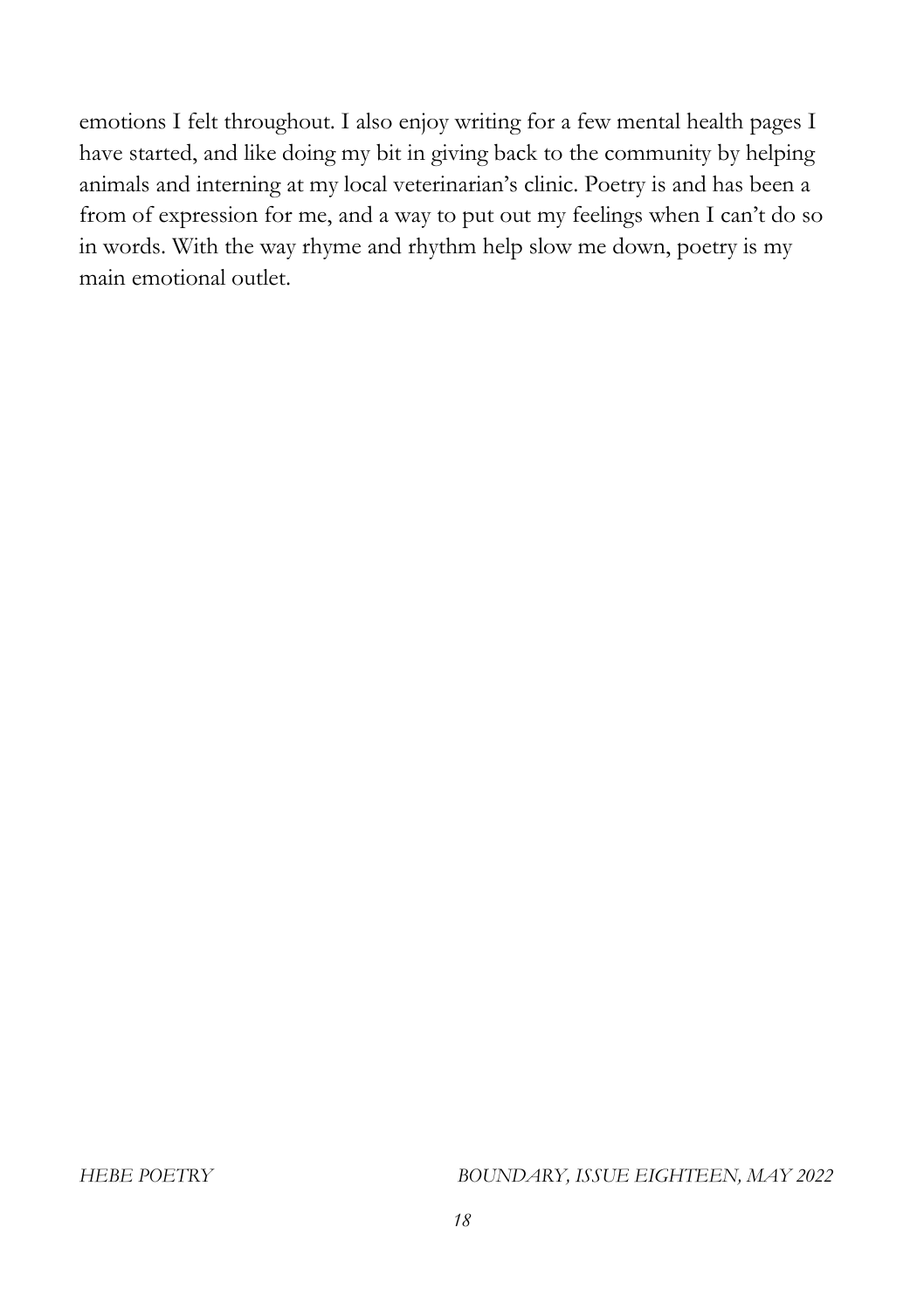### **Mirror eyes**

He stared deeply into me Infatuating my baby blue pearls with his dusty brown I tried to work up a smile, I crumbled out of my frown Until he was finally pleased He watched my face twitch and cringe He saw my knuckles squeezed as his hands danced under my dress,

He saw me uncontrollably laugh until my hair was a mess, and saw my eyes water up like sprinklers in summertime,

anyone could recognize when a little girl isn't fine.

His glare,

a deep drowned out brown Dark enough to work as a mirror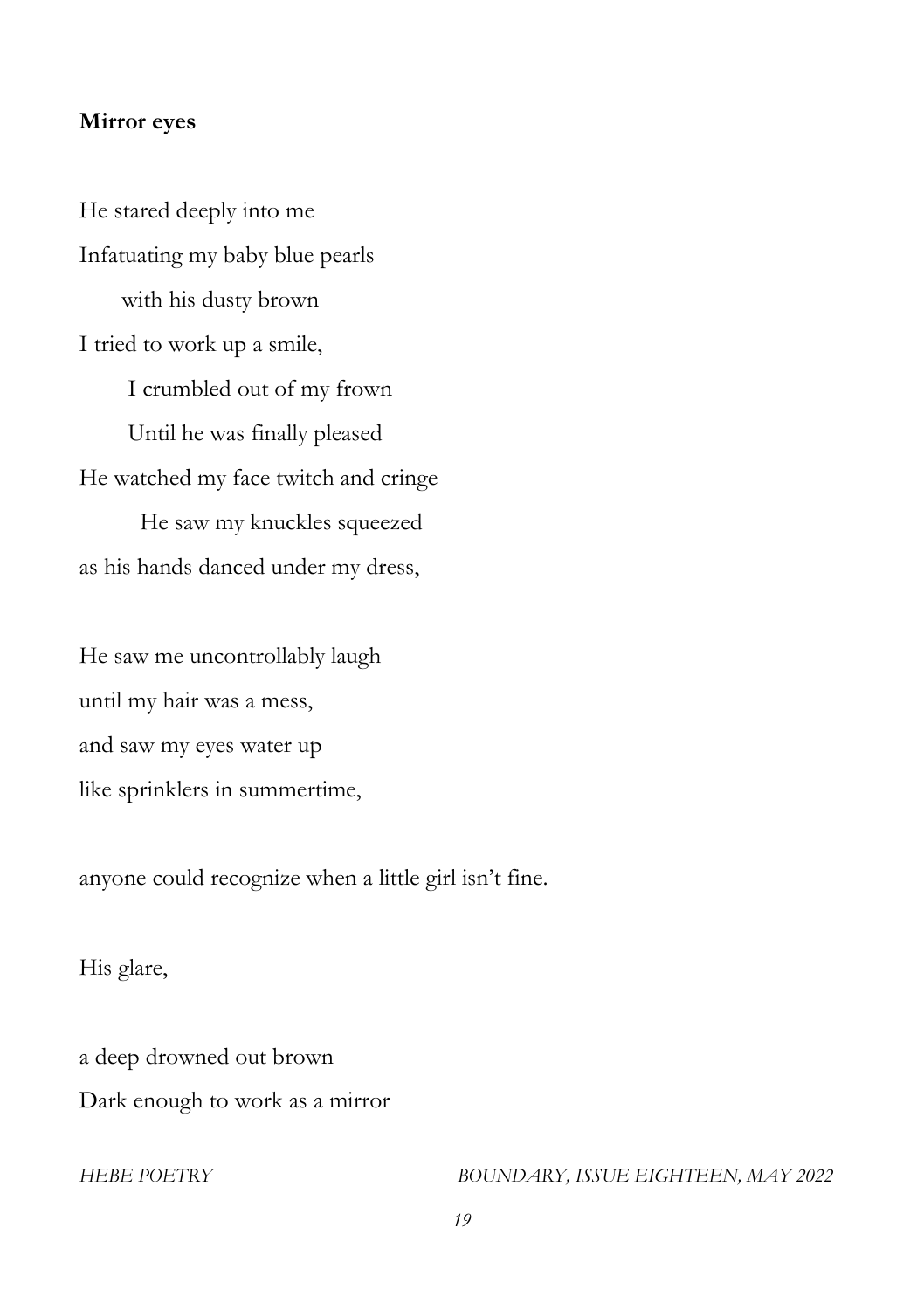I shake my head refusing to make eye contact with them And everything below and above

I mean, who would want to watch themselves getting taken advantage of?

There was nothing I could do I look at him My eyes meet his glare I could do nothing but sit there and stare Watching the girl sitting in front of me Dressed in a sparkly thin slip dress Her hair raggedy and wrinkled Her shoes blemished and crinkled She looked okay I mean she looked alright Of course she didn't know exactly what happened at the time But She felt it And she She hated him for it…

She came to terms with what occurred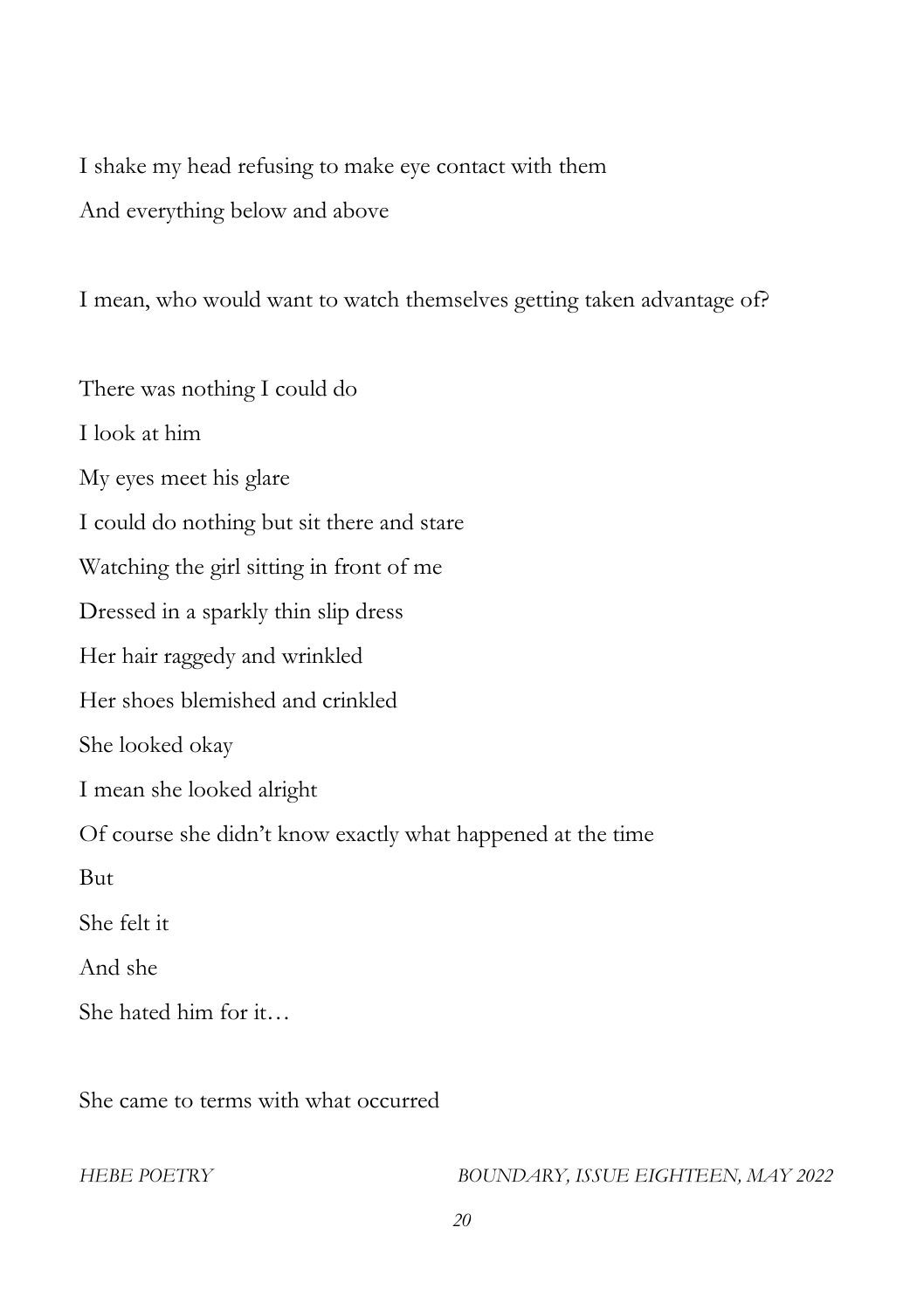Her eyes dampened

Her vision blurred

She thought..

Maybe this is what it feels like to have a brother

Is this what all families do to each other?

Casey Law, 15

I am a queer, female, and Jewish poet who was born and currently resides in New Jersey. I have published a teenage mental health poetry book and my work has been published in cultofclio.com and I have upcoming work in poetrynation.com and GENCONTROLZ. I am on Twitter: @caseycannoli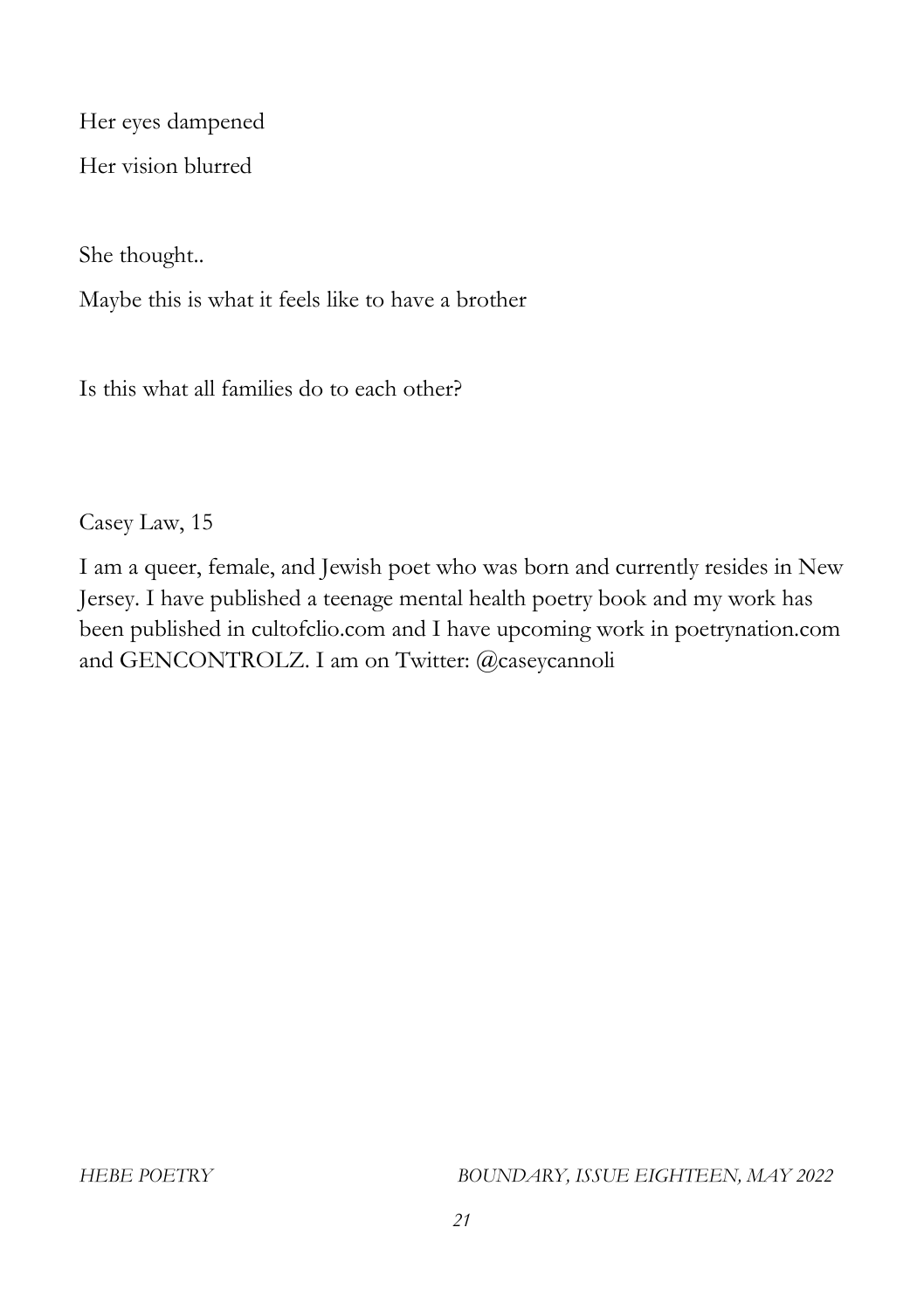### **Boys**

There is someone behind you wearing the same uniform as you. But they wear it differently. But they wear it better.

It's the library of a boarding school because of course it is, mahogany and deep green curtains because even the colours scream rich, It's the library of a state school and I'm slamming you against the metal of the bookshelves. It's summer. We are alone.

We did not go to the same school.

My hair is short, now, my shirt is

wrinkled and my glasses are smudged from when I cleaned them with the wrong material. But it felt right, so it must be fine. I just need glasses cleaner.

I don't have glasses cleaner.

You always do, though. You don't even wear glasses. But you said I complained too much, lightly,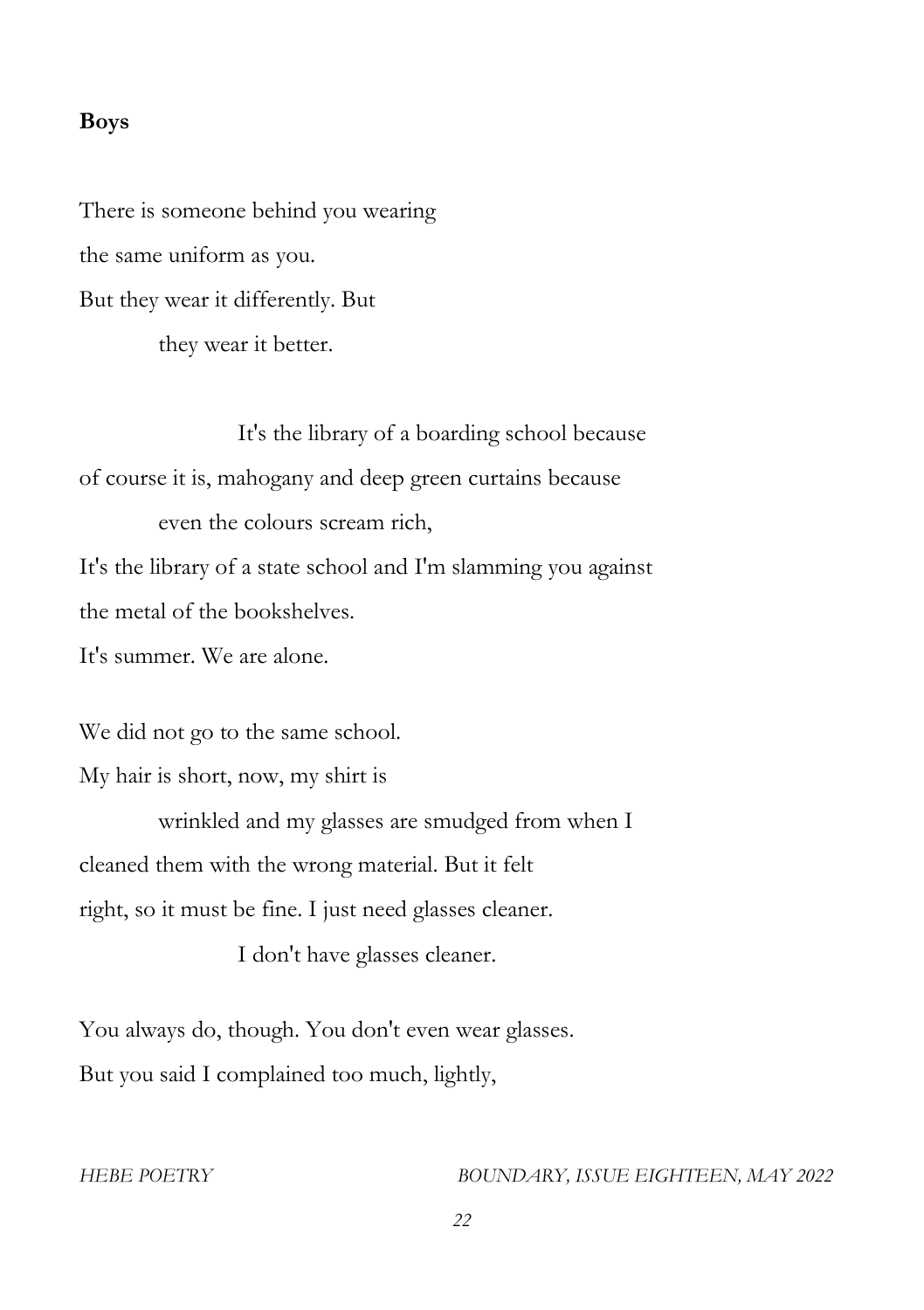and when I said nothing, when I couldn't look at you, you started cleaning them for me when I wasn't looking. Clean glasses and a

Double blind trial- We don't know what you're giving me, And I don't know, exactly, what I'm taking from you. But I keep taking it, And you keep giving it. The results are

I'm wearing a white shirt and brown slacks, blood on my lips from the copper statues they never built of youcopper wishes of cohabitation, another life we might not lead.

We ran track already today and running through my head again are the only questions I can't ask you, because These ones I'm not sure you'll know. And they're

Do you want this? Do you want me?

Robin Danvers, 17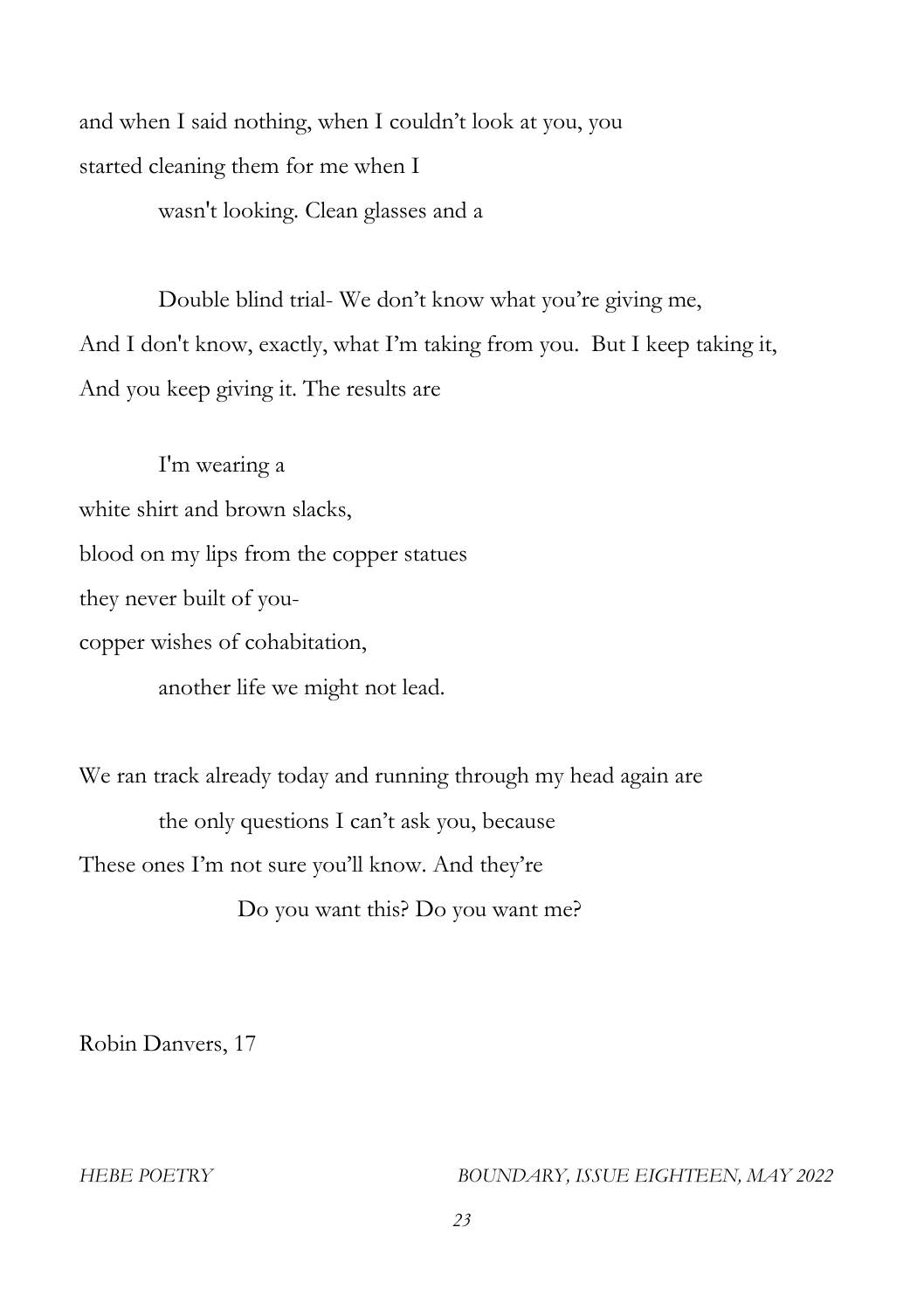After becoming overly attached to English Literature and the improbable dream of becoming a writer, I started to write poetry regularly in 2019. Since then I have become maybe an inch taller and a couple of years older. I have also-in my opinion- become better at writing poetry, worse at playing scrabble, and remained exactly the same in trying to order food in public. You can find me at  $(a)$ r.j.danvers on instagram,  $(a)$ rjdanvers on twitter and ignoring the pile of books on my bedside table in real life.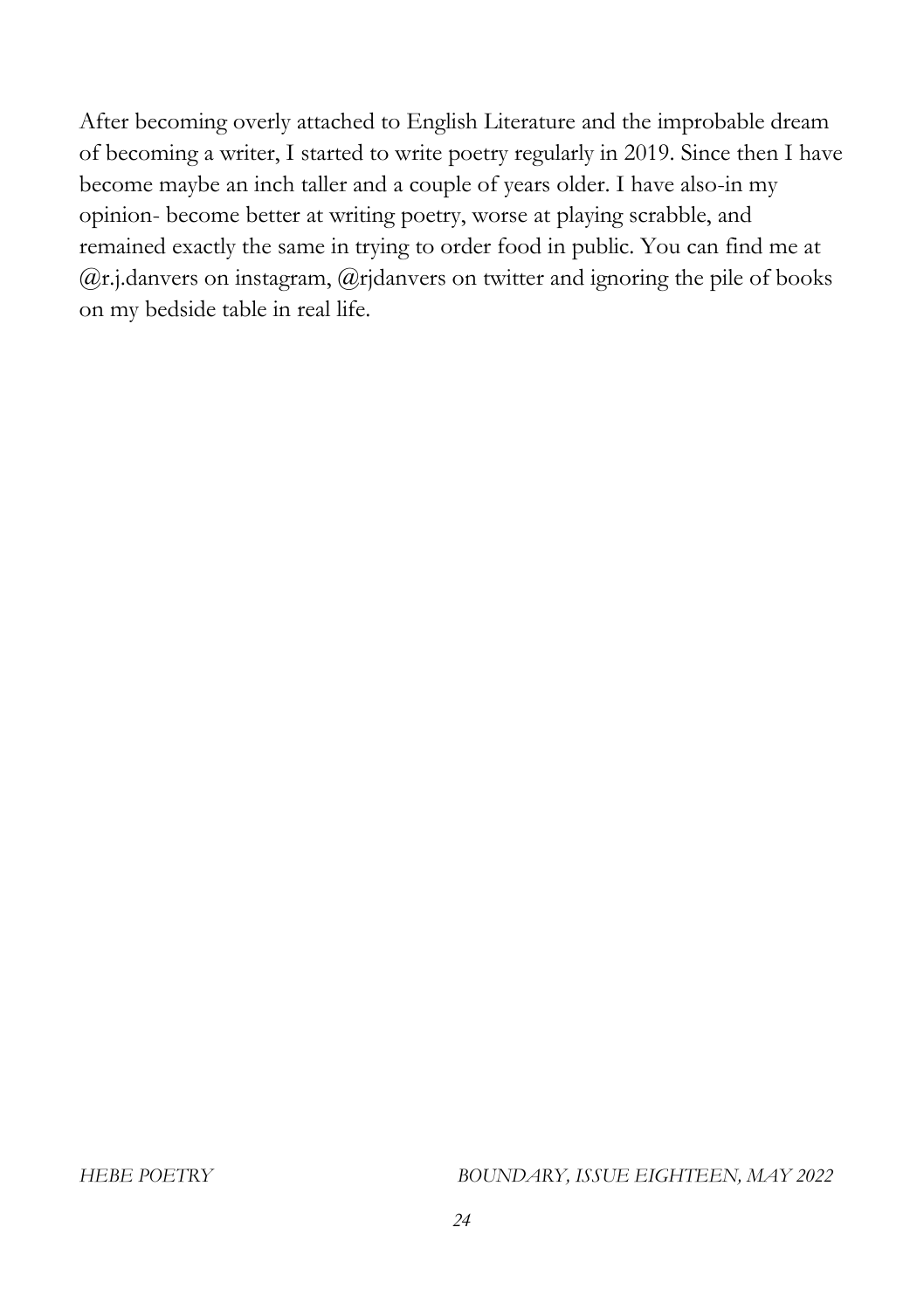# **The Droplet of Tibet**

Water (life) In a silver bowl Carried by a young monk, A tributary. He slips, trips, spills a drop, And carries the rest to the shrine.

The droplet of Tibet Seeps into sand, made mud, Trickles down to join the groundwater. The lofty droplets in the sky Collect (Unable to get past the mountain), Cool down, fall.

The groundwater is joined by the skywater; They begin their journey. The ground cannot hold them: They rise to the surface, Bringing the ground with.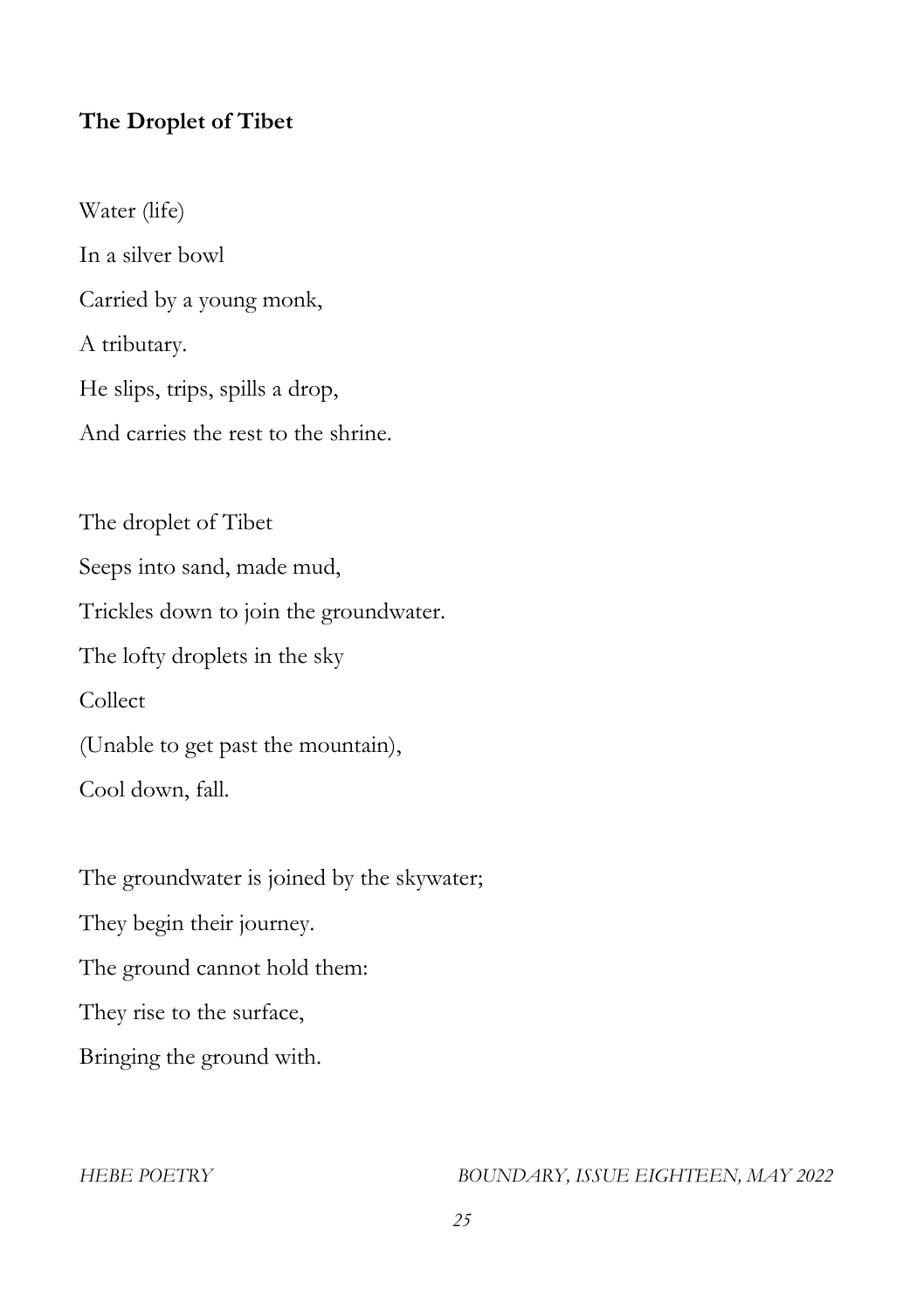There is always a crevice, Or if not, they'll make one.

A cobra Whose poison heals Wraps, slinks around, Rubs its back on the mountains. Always persuasive, A door is made.

There are many cobras Whose poison heals. When they join, they combine. Each tributary Gives tribute to one course.

During Kumbh Mela The droplet of Tibet, All the droplets of Tibet Cleanse The Hindu pilgrims.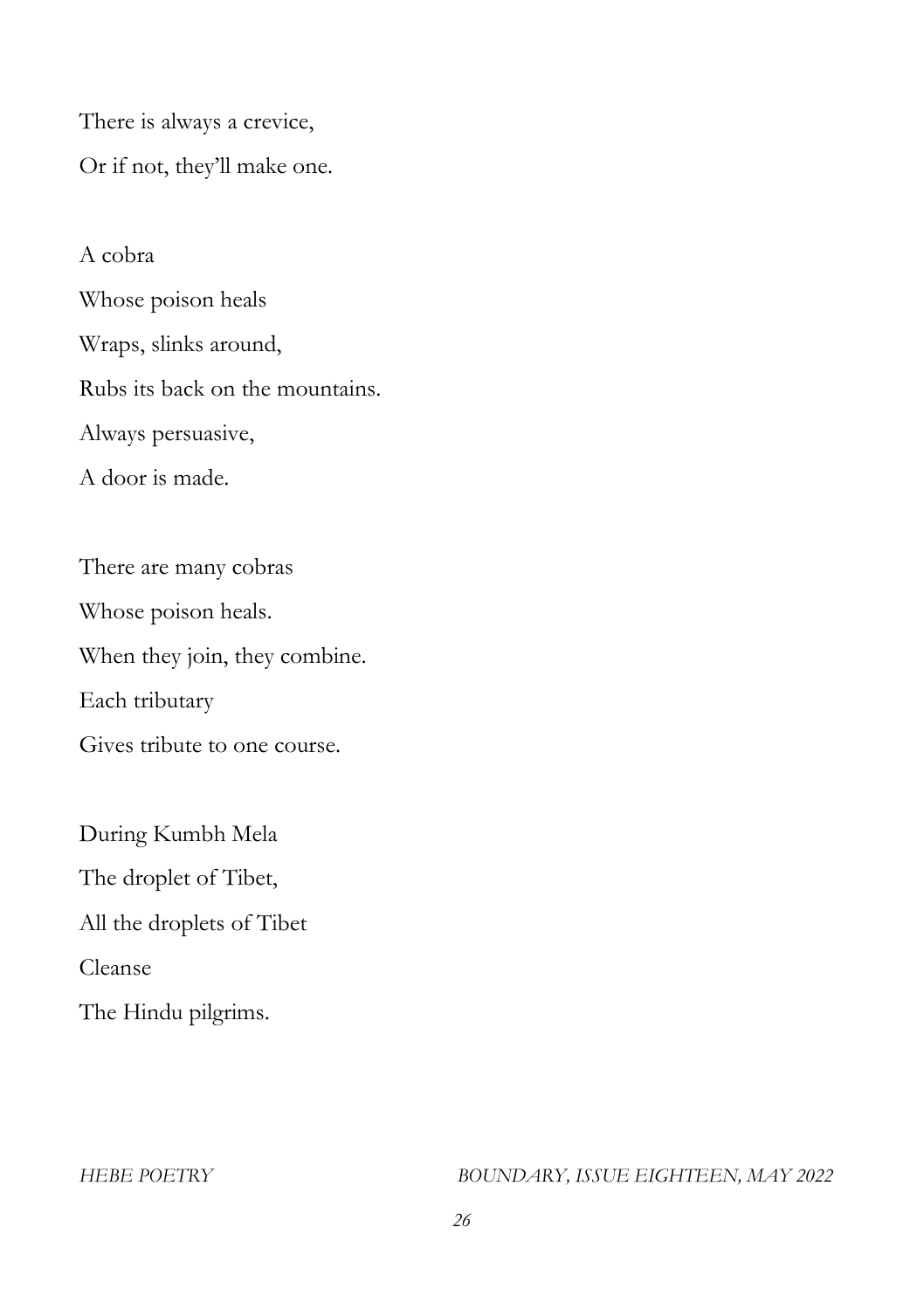Trystan Willis, 16

I love learning about stories and perspectives which differ from those that I'm used to and which cross national and ideological boundaries. It's for that reason that, at school, history and philosophy are my favourite subjects, and one story which particularly fascinated me was that of the break between Hinduism and Buddhism, how two religions that are so closely related ended up in such different places, and yet feel the echoes of each other's influence. It is this story which inspired this poem: though the Himalayas separate them, the water from Tibet feeds the Ganges.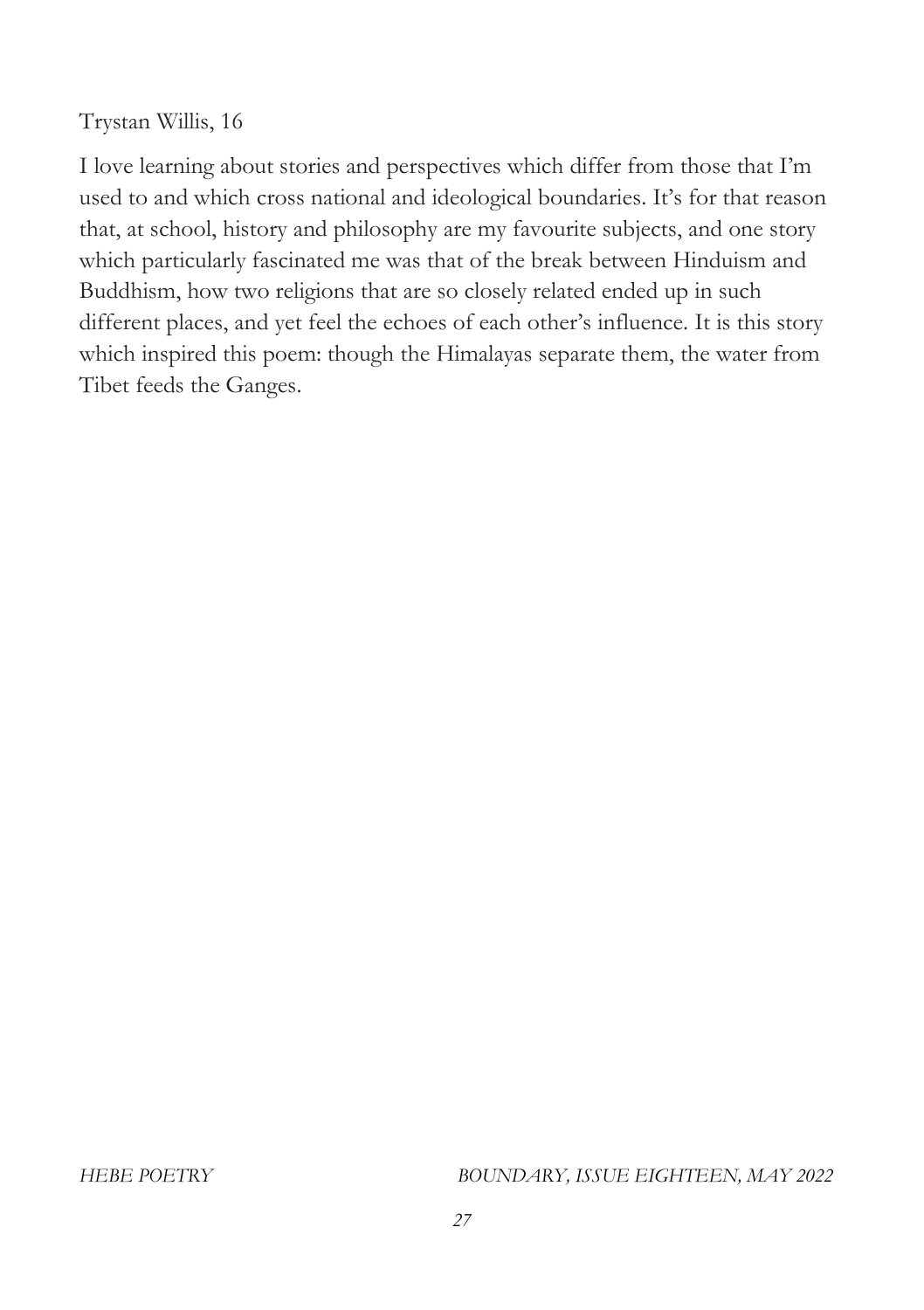### **masquerade ball**

everyone on earth must attend this purposely prolonged Party. you must stay until your time is up to Leave Early is Unheard Of.

but your face is horribly Scarred, so you fasten a Mask and as far as you're concerned, this is now a Masquerade Ball.

it looks realistic enough so long as you're not under light, no one will be the wiser.

but there're far too many people here and the Mask affords you only tiny breaths and the heat tests your spirit, dancing spots obscure your vision, but you must remain, or risk Disgrace.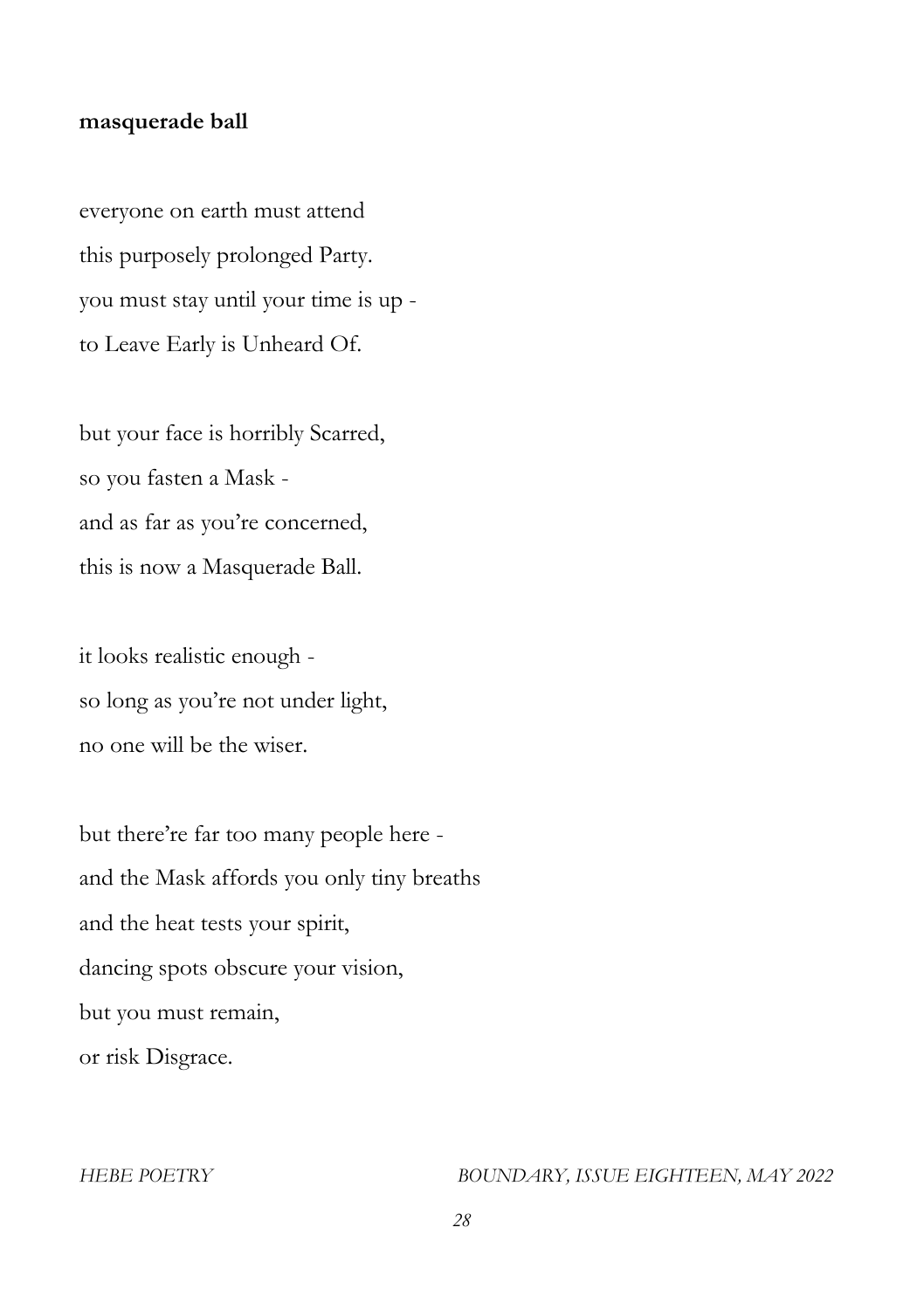to maintain this illusion, you slink to the shadows, turn your back to the crowd, unveil your Ugliness to the wall, and wipe the sweat off your brow.

but you can't sit out The Party for long… back on goes the Mask, and into your Masquerade Ball you go. everything will be fine so long as your Mask doesn't slip.

this perpetual cycle repeats. pretending and hiding, Masking and dying, concealing your Unsightly Flaw.

you deceive almost everyone, but the sweat pooling under the perfectly put-together face they see reminds you of the truth that can't be hidden for long.